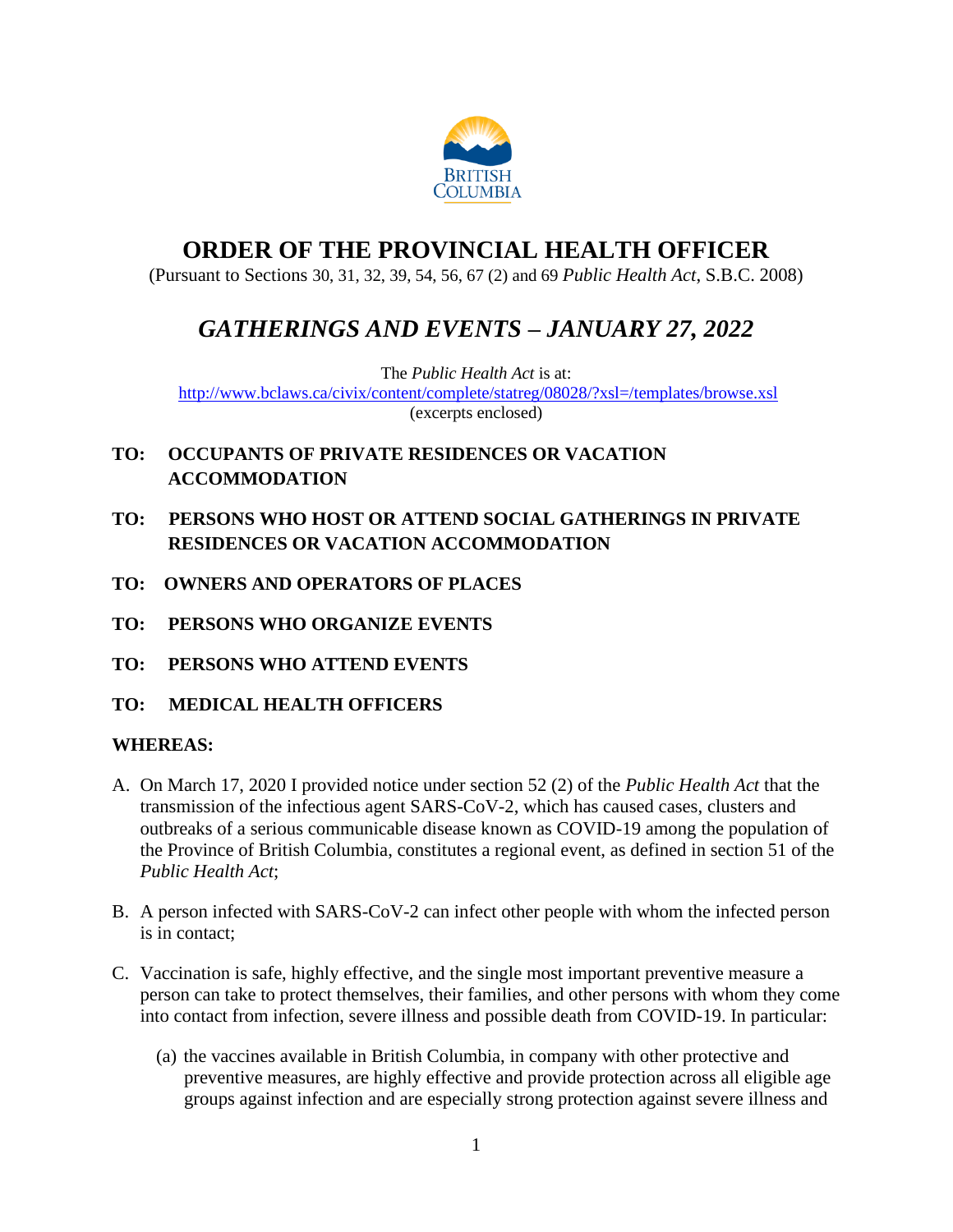death, with illness being mostly milder in vaccinated people who become infected than in unvaccinated people.;

- (b) most British Columbians have strong and durable protection against severe illness from SARS-CoV-2 resulting from the extended interval between dose one and dose two of vaccine that is being utilized in British Columbia; in addition, a new vaccine is now being offered which only requires one dose to be effective, and booster doses are being implemented in order to reinforce the protection afforded by vaccination; and
- (c) a full course of vaccine provides more effective and durable protection against infection and severe illness than natural immunity from prior COVID-19 infection alone, or natural immunity in combination with a single-dose of vaccine;
- D. Vaccines, which prevent or reduce the risk of infection with SARS-CoV-2, have been and continue to be readily available in British Columbia and while substantial progress has been made in vaccinating the population of British Columbia 12 years of age and older, and children aged 5 to 11 years of age are now being vaccinated, a portion of the public remains unvaccinated and there are communities where vaccination rates are low;
- E. Communities with low vaccination rates have experienced rapid spread of SARS-CoV-2, causing serious illness and increases in hospitalizations and intensive care unit (ICU) admissions, primarily in unvaccinated people. By contrast, communities with high vaccination rates have seen corresponding less serious illness and hospitalizations;
- F. Unvaccinated people are at greater risk than vaccinated people of being infected with SARS-CoV-2, and those who are infected, experience significantly higher rates of hospitalization, ICU-level care and invasive mechanical ventilation, complications and death when compared with vaccinated people. Unvaccinated people are also at higher risk of transmitting SARS-CoV-2 to other people, including vaccinated people;
- G. People who are vaccinated can be infected with SARS-CoV-2, but experience less severity of illness than unvaccinated people, especially in younger populations. Vaccinated persons who contract COVID-19 can transmit SARS-CoV-2 but are also generally contagious for shorter periods of time, are less symptomatic, and are less likely to transmit SARS-CoV-2, when compared to unvaccinated infected persons;
- H. This situation has been exacerbated over time, first by the arrival of the highly transmissible Delta variant of SARS-CoV-2, which caused significantly more rapid transmission and increased severity of illness, particularly in younger unvaccinated people, than earlier variants, and now by the arrival of the even more transmissible Omicron variant, which is responsible for a surge in infections in the province, and is now the dominant strain of SARS-CoV-2 circulating in the province;
- I. Absent vaccination, British Columbia would be in a far more challenging situation than the fragile balance our current immunization rates have provided, but the transmissibility of the Delta and Omicron variants means that higher vaccination rates than previously expected are now required to maintain this balance, control transmission, reduce case numbers and serious outcomes, and reduce the burden on the healthcare system, particularly hospital and intensive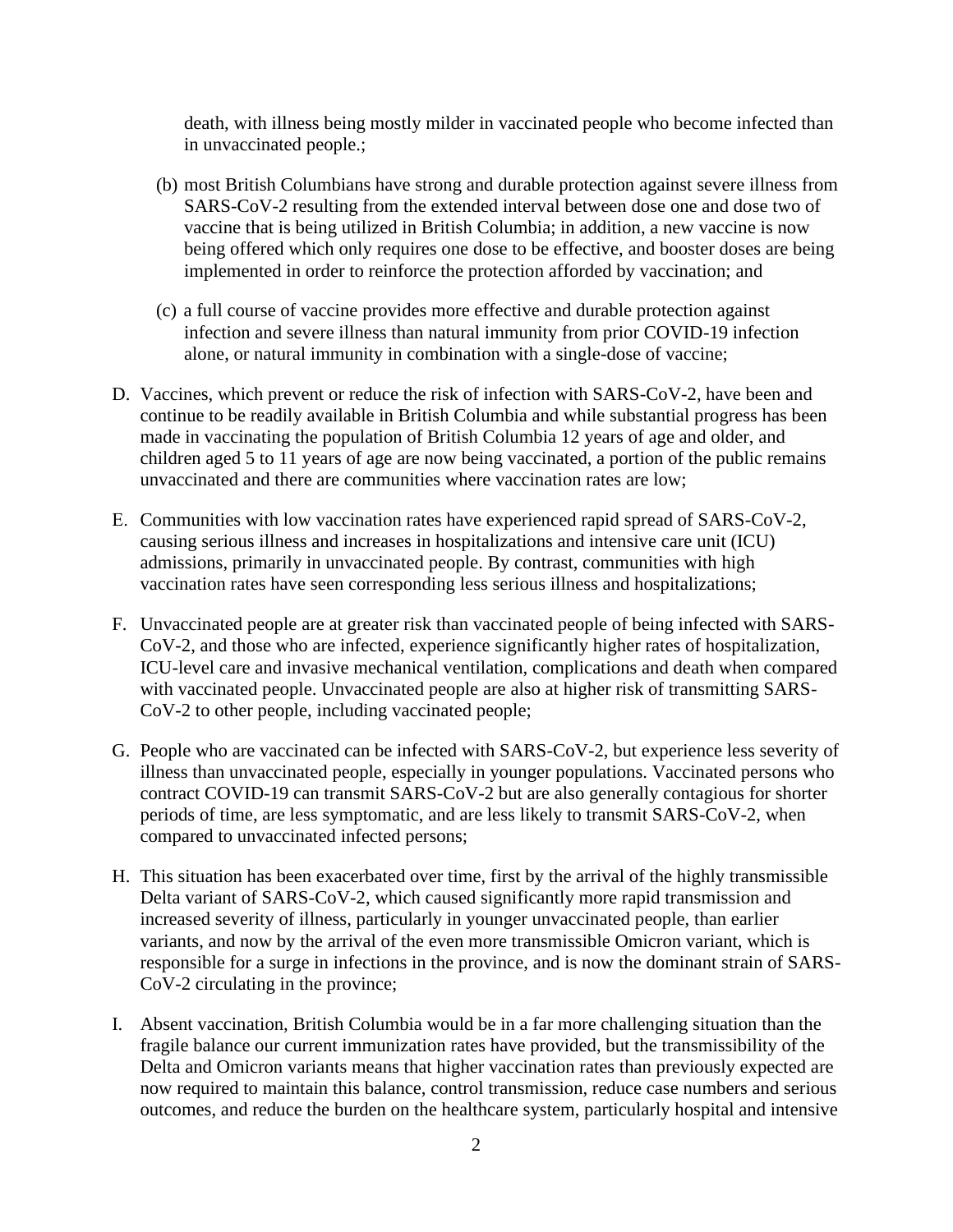care admissions going forward;

- J. The emergence of the Omicron variant, which is leading to significant surges in infection and hospitalizations in other provinces and other parts of the world in addition to British Columbia, underlines the importance of vaccination in protecting the population and in removing the conditions which foster the development of variants which pose ever greater threats to public health;
- K. Preserving the ability of the public health and health care systems to protect and care for the health needs of the population, including providing care for health needs other than COVID-19, is critical. High incidence of transmission and illness in one or more regions have spillover effects on health care delivery across the Province, including in critical care and surgical services. Our public health and health care systems are currently experiencing severe stress, and are stretched beyond capacity in their efforts to prevent and respond to illness resulting from the transmission of COVID-19 in the population;
- L. Both the public health and the health care systems are using disproportionate amounts of their resources in their efforts to prevent and respond to COVID-19, and to provide care for those who become ill with COVID-19, primarily unvaccinated people who comprise the majority of hospitalizations and ICU admissions. Preserving the ability of the public health and health care systems to protect and care for the health needs of the population is critical;
- M. While people who have contracted SARS-CoV-2 may develop some natural immunity for a period of time following infection, the strength and duration of that immunity varies depending on a multitude of factors, including severity of infection. The risk of reinfection and hospitalization is significantly higher in people who remained unvaccinated after contracting SARS-CoV-2 than in those who were vaccinated post-infection. Vaccination, even after infection, remains an important measure to protect against reinfection. It does so by providing a stronger immune response that is known to be effective for a longer period of time than immunity arising from infection;
- N. People over 70 years of age, and people with chronic health conditions or compromised immune systems, are particularly vulnerable to severe illness and death from COVID-19, even if they are vaccinated;
- O. Included among the members of the community who are more likely to be infected are children aged 5 to 11 years. This is because children in this age group have only recently become eligible for vaccination and it will take some time before the members of this group can be fully vaccinated. Children under the age of 5 will remain unprotected from infection until a vaccine is available for them;
- P. Adults and children who are either particularly vulnerable to infection with SARS-CoV-2, or too young to be immunized, depend upon the people with whom they come into contact to protect them from the risk of infection;
- Q. Unvaccinated people in close contact with other people can promote the transmission of SARS-CoV-2 and increase the number of people who develop COVID-19 and become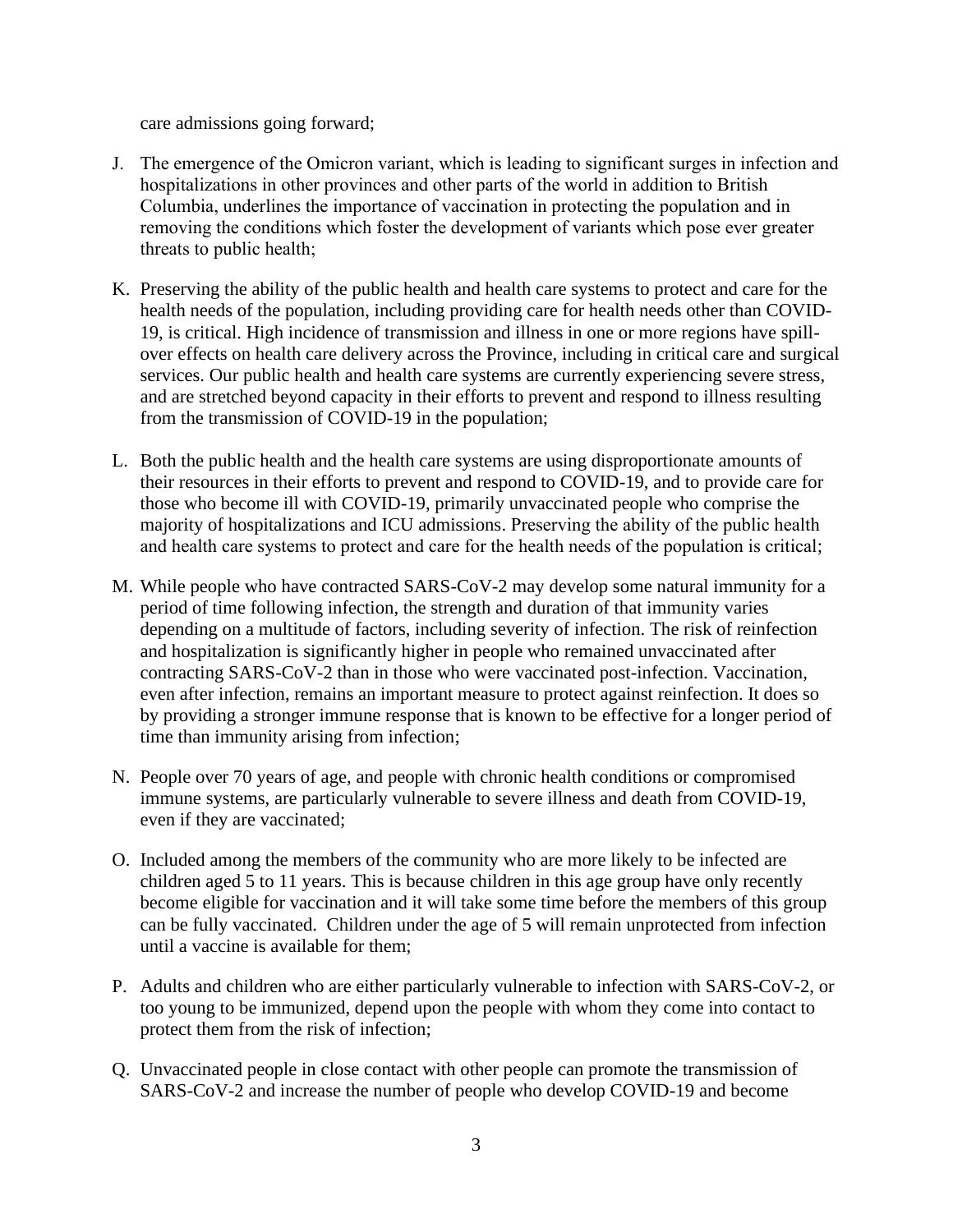seriously ill; in particular, social mingling, particularly when coupled with the consumption of alcohol which increases risky behavior, is associated with increases in the transmission of SARS-CoV-2;

- R. Gatherings and events pose a risk of promoting the transmission of SARS-CoV-2, including to and from vaccinated people, and increasing the number of people who develop COVID-19 and become seriously ill and who may die;
- S. Singing, chanting and reading out loud can propel infected material significant distances and increase the risk of the transmission of SARS-CoV-2, particularly among a group of people who are in close contact with one another in an inside place over a period of time;
- T. Teams of people travelling, playing and socializing together for the purpose of sports tournaments and then returning home has proved to be a significant contributor to the transmission of SARS-CoV-2 in the community;
- U. Programs that require that proof of vaccination be provided have been shown to increase vaccination uptake in populations, thereby reducing the public health risk of COVID-19;
- V. There are difficulties and risks in accommodating persons who are unvaccinated, since no other measures are nearly as effective as vaccination in reducing the risk of contracting or transmitting SARS-Co-2, and the likelihood of severe illness and death;
- W. I have considered and continue to consider based on the currently available generally accepted scientific evidence whether other measures, such as natural immunity, PCR testing or rapid antigen testing, are as effective as vaccination in reducing the risk of transmission SARS-Co-2 and or the severity of illness if infected;
- X. Routine COVID-19 testing of asymptomatic people is not recommended in British Columbia and polymerase chain reaction (PCR) testing capacity is reserved for people who may be ill with COVID-19 to promote public health case identification, follow up and control measures. Asymptomatic testing increases the likelihood of generating false positive tests, which can unnecessarily consume public health resources in following up false positive tests. Rapid testing of a person with symptoms, which is followed up with confirmatory PCR testing for positive tests, is most useful when used in specific settings in which additional layers of protection are needed to protect people at higher risk of serious outcomes of COVID-19, such as in long-term care facilities, and when used in remote communities where obtaining results of PCR testing may be delayed;
- Y. There are clear, objective criteria for determining whether a person has a medical deferral to a COVID-19 vaccination, and very few people fall into this category;
- Z. Various options for establishing vaccine status, including in paper and online format, are readily available to members of the public;
- AA. The Omicron variant has introduced uncertainty into the course of the pandemic, and the rapid rise in infection and hospitalization rates in British Columbia and experience in other places have led me to conclude that unless measures are kept in place to constrain the spread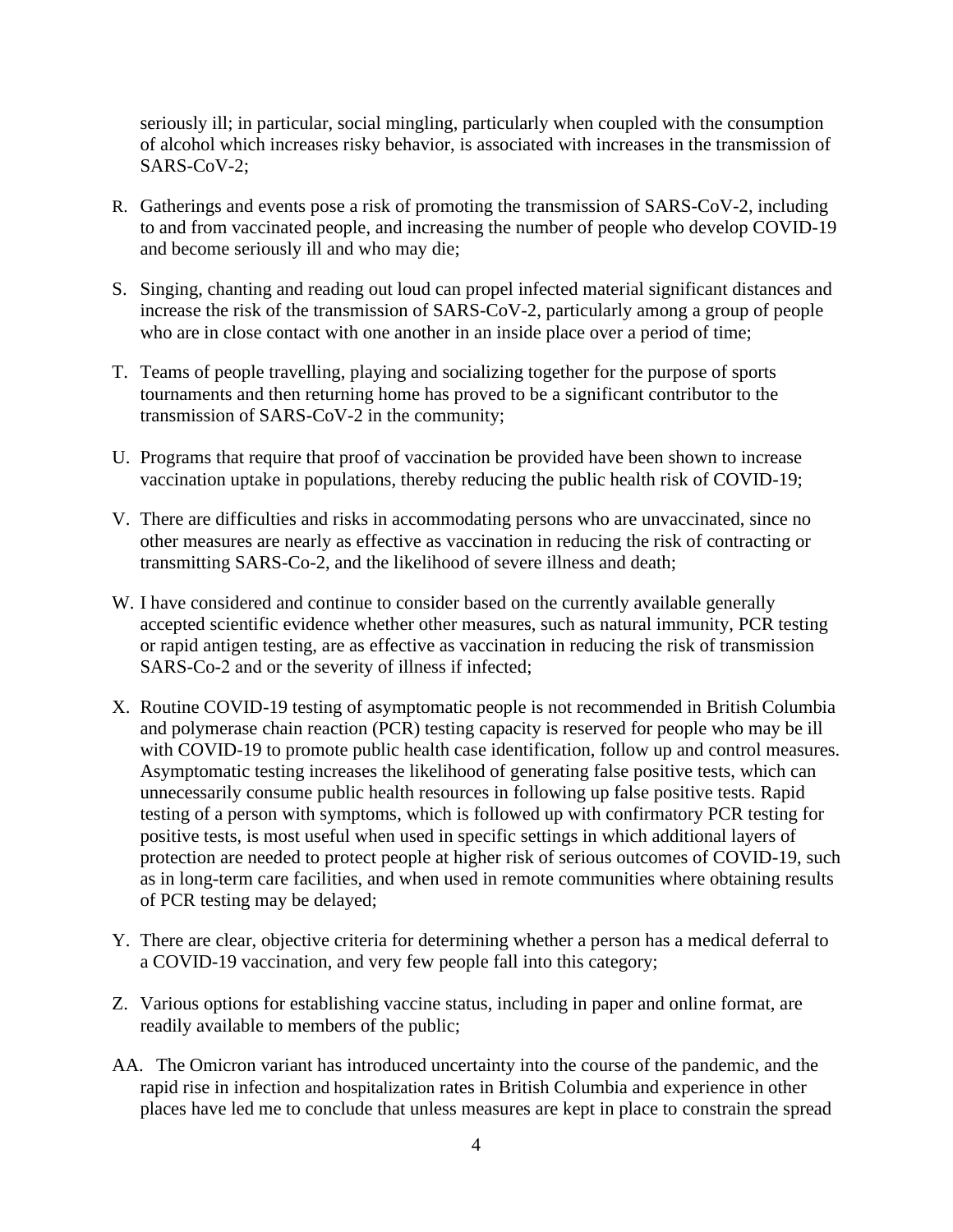of Omicron, there will be sufficient serious illness among the public to overwhelm the Province's health care system, which is already operating beyond capacity;

- BB. I recognize the societal effects, including the hardships, which the measures which I have and continue to put in place to protect the health of the population have on many aspects of life, and, with this in mind, continually engage in a process of reconsideration of these measures, based upon the information and evidence available to me, including infection rates, sources of transmission, the presence of clusters and outbreaks, the number of people in hospital and in intensive care, deaths, the emergence of and risks posed by virus variants of concern, vaccine availability, immunization rates, the vulnerability of particular populations and reports from the rest of Canada and other jurisdictions, with a view to balancing the interests of the public, including constitutionally protected interests, in gatherings and events, against the risk of harm to public health created by gatherings and events and by unvaccinated persons;
- CC. I further recognize that constitutionally protected interests include the rights and freedoms guaranteed by the *Canadian Charter of Rights and Freedoms*, including specifically freedom of religion and conscience, freedom of thought, belief, opinion and expression, and the right not to be deprived of life, liberty or security of the person, other than in accordance with the principles of fundamental justice. I understand that making decisions about whether to get vaccinated may engage these rights and freedoms. However, these rights and freedoms are not absolute and are subject to such reasonable limits prescribed by law as can be demonstrably justified in a free and democratic society, which include proportionate, precautionary and evidence-based measures, including vaccination, to prevent loss of life, serious illness and disruption of our health system and society. When exercising my powers to protect the health of the public from the risks posed by COVID-19, I am aware of my obligation to choose measures that limit the *Charter* rights and freedoms of British Columbians less intrusively, and to balance these rights and interests in a way that is consistent with the protection of public health. I have concluded that the measures which I am putting in place in this Order are proportionate, rational and tailored to address the risk, and are neither arbitrary, overbroad, nor grossly disproportionate in light of the need to protect public health at this time. In my view, any limits on constitutionally protected rights and freedoms arising from this Order, are proportionate and reasonable in the interests of protecting public health and there are no other reasonable alternatives that would provide the same level of protection for the population. I am not prohibiting outdoor assemblies for the purpose of communicating a position on a matter of public interest or controversy, subject to my expectation that persons organizing or attending such an assembly will take the steps and put in place the measures recommended in the guidelines posted on my website in order to limit the risk of transmission of COVID-19;
- DD. In addition, I recognize privacy interests and the interests protected by the *Human Rights Code*, and have taken these into consideration when exercising my powers to protect the health interests of members of the public from the risk created by being in contact with unvaccinated persons in gatherings and events, particularly with the arrival of the Omicron variant in the province;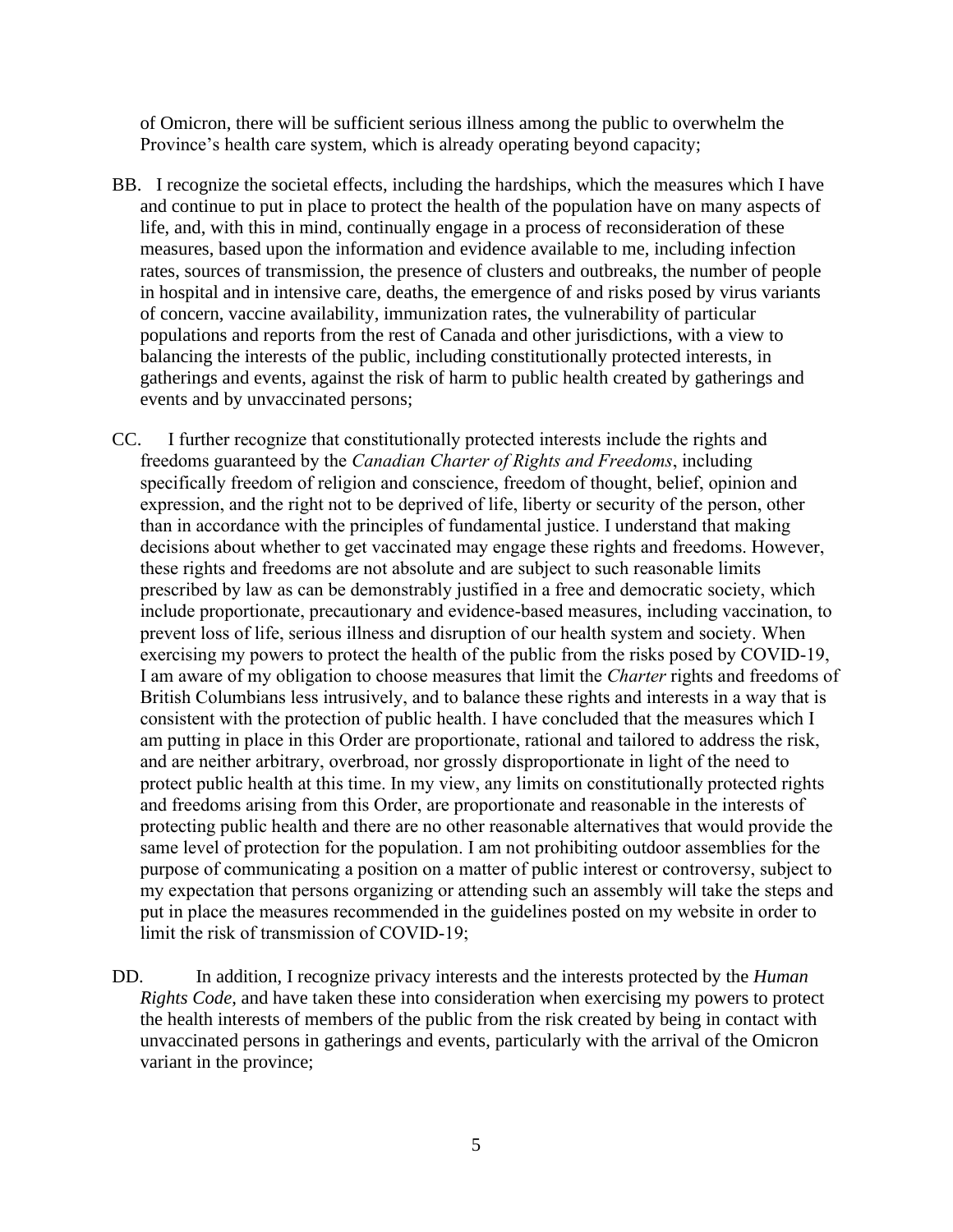- EE. I am also mindful that the volume of requests for reconsideration of my Orders, and the time and expertise which considering them entails, has become beyond my capacity and that of my office and team of medical health officers to manage, and is using resources which are better directed at assessing and responding to the protection of the public as a whole;
- FF. This Order does not apply to the Executive Council; the Legislative Assembly; a council, board, or trust committee of a local authority as defined under the Community Charter, the Local Government Act or the Islands Trust Act, or a school board; the distribution of food or other supplies to people in need; health or social services provided to people in need, such as warming or cooling centres; fitness facilities or pools which are located in a workplace for the benefit of workers, in a residential building for the benefit of residents, or in a hotel for the benefit of guests; rehabilitation or exercise therapy programs; health care related events, including immunization clinics, COVID-19 testing centres and blood donation clinics; drug and alcohol and other support group meetings; court sittings wherever they occur; workers at a workplace, including at a social gathering for the workers in their workplace as long as no member of the public is present; work camps; before, during or after school programs for students of public or independent schools (schools) organized by a school; home education or distributed learning activities; educational activities, including a practicum or research, involving students or researchers of post-secondary institutions in any location when provided or arranged by a post-secondary institution; language courses; employment related training, including occupational health, safety, re-hiring or first aid training; funeral services wherever they may occur and funeral receptions held at a funeral home; the use of any place for local, provincial or federal government purposes; services provided by or on behalf of any level of government, other than events, as defined in the Order, provided inside by or on behalf of a recreation centre or a library;
- GG. Part C, section 15, and Part D, section 23, do not apply to the Province as owner of a place;

## **THEREFORE, I have reason to believe and do believe that**

- (a) the continued presence of unvaccinated people in the population, more so in some age groups and some communities where vaccination rates continue to be low, coupled with the emergence of the highly transmissible Omicron variant, poses a risk to the health of the population, threatens the capacity of the public health and health care systems to address the health care needs of the population, and constitutes a health hazard;
- (b) in order to protect the health of the public and the public health and health care systems it is necessary for me to keep in place preventive measures to reduce the risk of the transmission of SARS-CoV-2 at events, which could lead to widespread infection and serious illness and overwhelm the public health and the health care systems;
- (c) it is in the public interest for me to proceed on a precautionary basis to exercise the powers in sections 30, 31, 32, 39, 54, 56, 67 (2) and 69 of the *Public Health Act* **TO ORDER** as follows: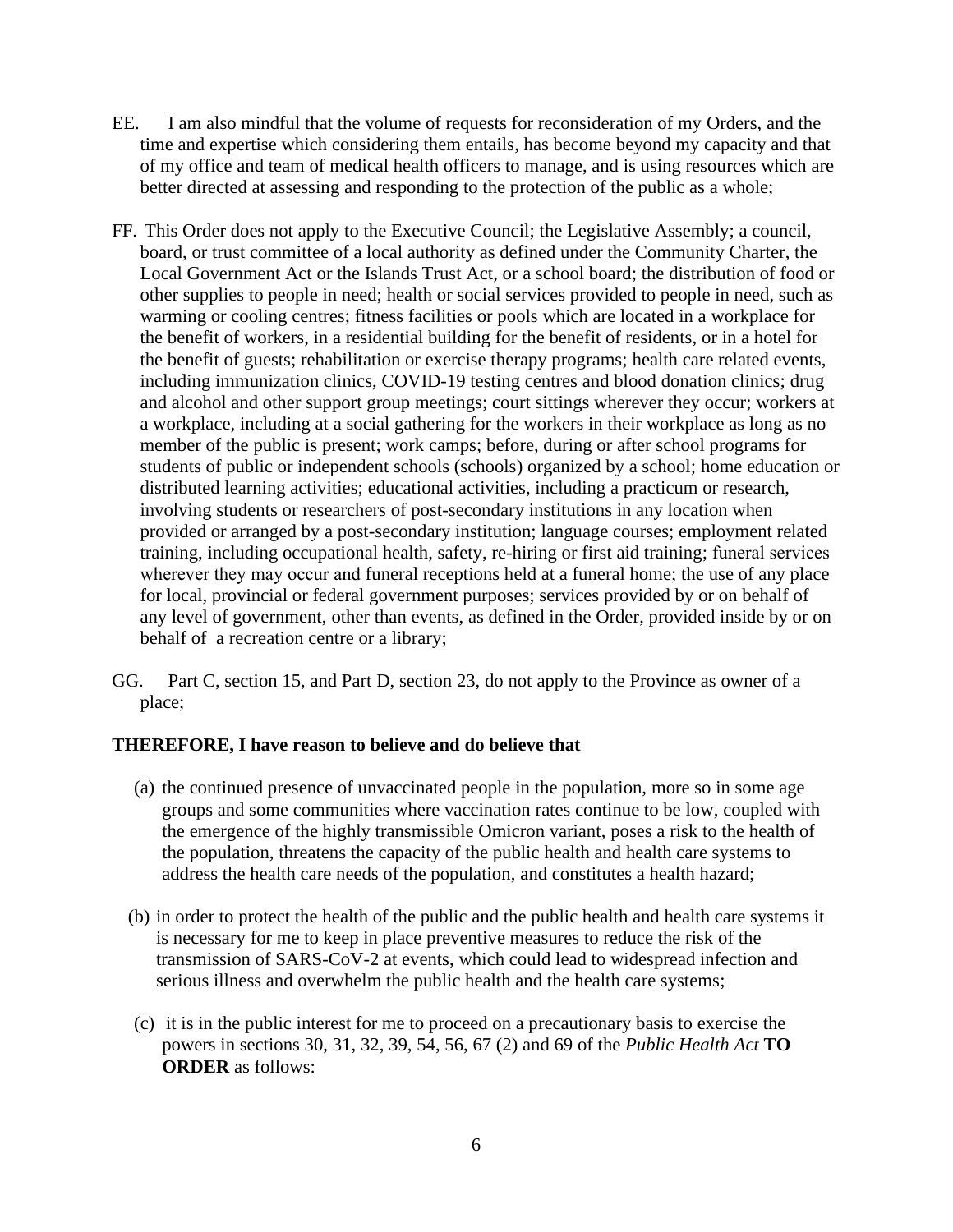#### **THIS ORDER**

- **A. REPEALS AND REPLACES MY ORDER MADE ON JANUARY 17, 2022, WITH RESPECT TO** *GATHERINGS AND EVENTS***,**
- **B. CONFIRMS MY ORAL ORDER MADE ON JANUARY 18, 2022,**
- **C. CONFIRMS MY VARIANCE OF NOVEMBER 12, 2021,**

### **D. APPLIES THAT VARIANCE TO THIS ORDER AS VARIED BY THIS ORDER**

#### **DEFINITIONS:**

"adult" means a person 19 years of age or older;

**"event"** means

- (a) a gathering of participants in a private residence or vacation accommodation for a social purpose,
- (b) a gathering of participants in a place for an inside event or an outside event,
- (c) a sports tournament;

**"exemption"** means a variance issued to a person under the *Public Health Act* on the basis of a medical deferral to a vaccination;

**"high performance athlete"** means a person who is identified by the Canadian Sport Institute Pacific as a high-performance athlete affiliated with an accredited provincial or national sports organization;

#### **"inside event"** means

- (a) a gathering of participants in an inside place for one of the following purposes:
	- (i) a form of entertainment involving a performance, such as a theatrical production, a concert, a symphony performance, a choral performance, any other type of musical performance or a dance performance;
	- (ii) business, but limited to a lecture or presentation;
	- (iii) a wedding reception;
	- (iv) a funeral reception not held at a funeral home,
	- (v) a sponsored or ticketed party;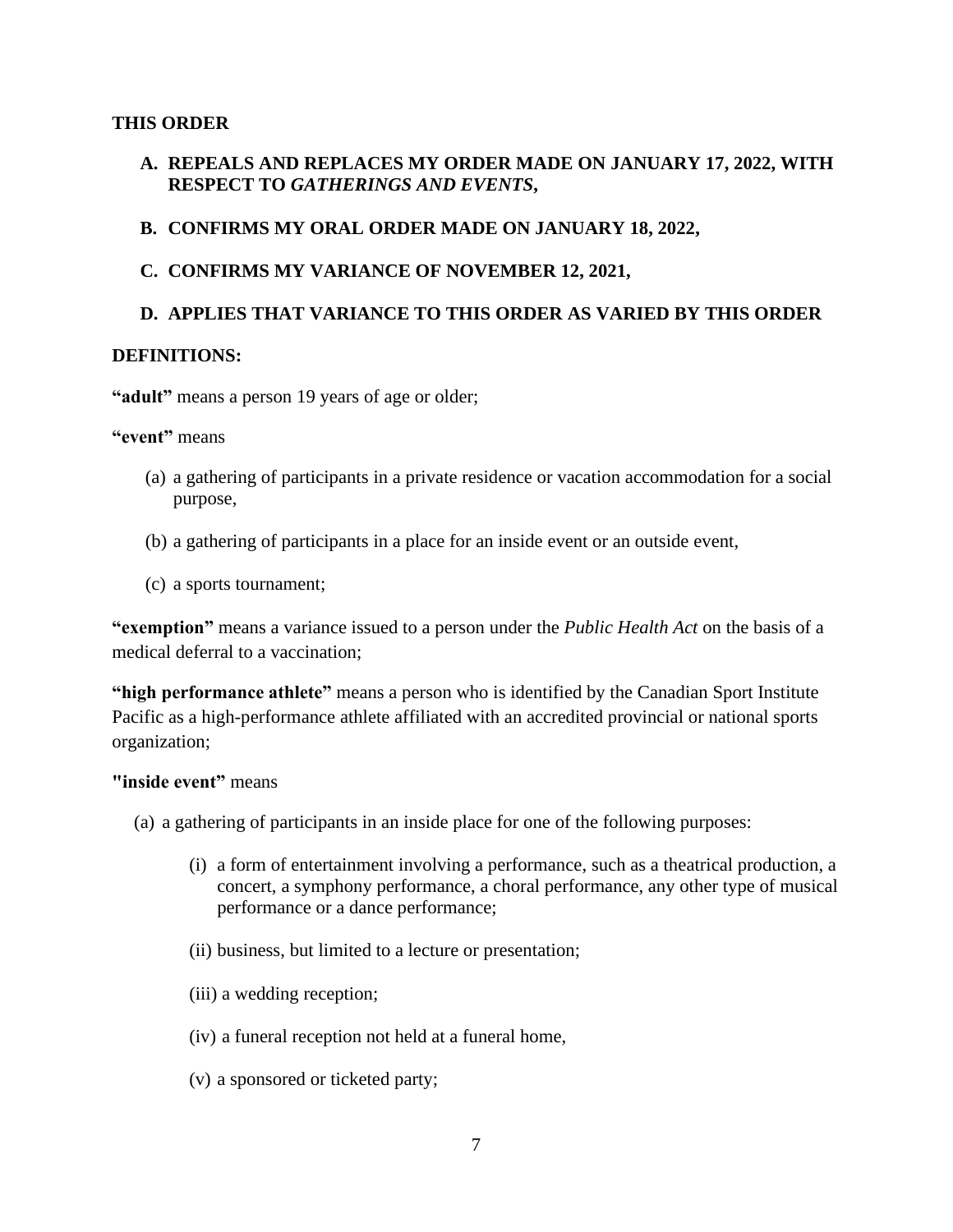- (vi) a gathering for the purpose of acknowledging or celebrating a significant event, such as a birth, a birthday, a coming of age, an upcoming marriage, a promotion, the receipt of an award, a retirement or a celebration of life;
- (b) a gathering of participants in an inside place for one of the following purposes:
	- (i) a business purpose not described in (a), and including a conference, convention, commercial trade fair or workshop or home show;
	- (ii) gambling;
	- (iii) recreational education or classes, including arts, crafts, music, photography, culture, or travel education or classes
- (c) a gathering of participants in an inside place for the purpose of an exercise or fitness activity or class, or a dance class, but not including a swimming activity;
- (d) a gathering of participants in an inside place for the purpose of a swimming activity or a sports activity;
- (e) a sports event in an inside place;
- (f) a program for children or youth in an inside place;
- (g) a worship service in an inside place;

#### **"occupant"** means

- (a) a person who resides in a private residence, or
- (b) a person who is staying in or has the use of vacation accommodation;

#### **"organizer"** means the person responsible for

- (a) organizing an event in a place, or
- (b) hosting an event in a private residence or vacation accommodation;

**"outside event"** means an organized gathering of participants in an outside place with seating provided for spectators;

#### **"participant"** means

(a) an occupant of a private residence or vacation accommodation or a visitor to a private residence or vacation accommodation, but does not include an occupant or visitor who is a host;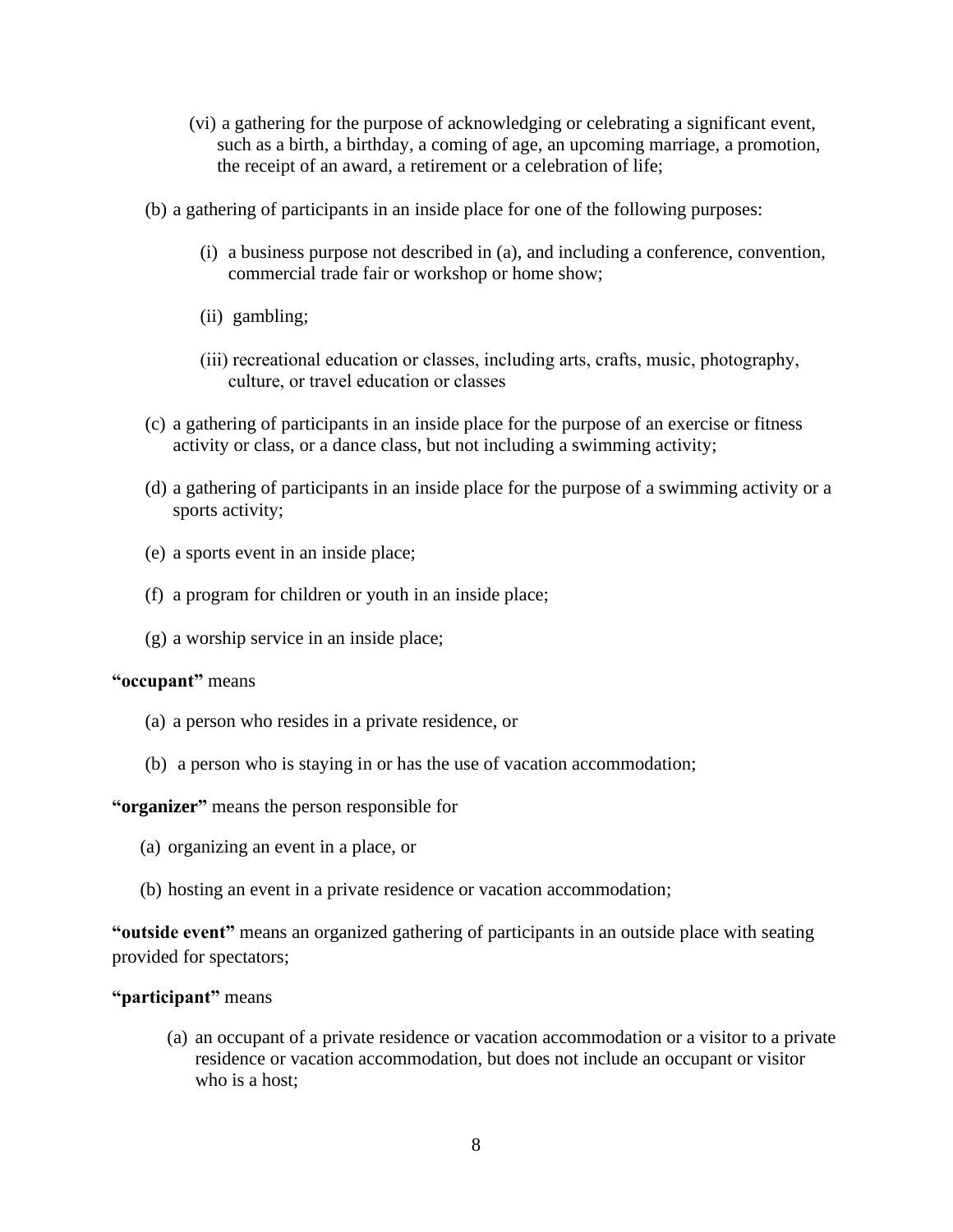- (b) a person who is present at an inside event or an outside event, including an audience member or a spectator, but does not include
	- (i) an organizer, event staff member, official, volunteer, officiant, or any other person who is acting in an official or service capacity;
	- (ii) a paid performer, player or athlete; or
	- (iii) a child or youth participating in a program for children or youth;

**"party"** means another participant or other participants who accompany a participant to an event;

**"patron"** means a participant;

**"person"** does not include the Province;

**"photo identification"** means one of the following:

- (a) a photo BC Services Card within the meaning of the Identification Card regulation;
- (b) a temporary or permanent driver's licence, issued by a government of a province of Canada;
- (c) a certificate of Indian Status;
- (d) a Métis Nation British Columbia citizenship and identification card;
- (e) a passport attesting to citizenship or other national status, issued by a government of any jurisdiction and including a photograph of the holder;
- (f) another form of identification, issued by a government of any jurisdiction, including a photograph of the holder;
- (g) a military identification card that is issued by a government of any jurisdiction, which includes a photograph of the holder;

**"physical barrier"** means a barrier which is designed, installed and maintained in accordance with WorkSafeBC guidance at [https://www.worksafebc.com/en/resources/health](https://www.worksafebc.com/en/resources/health-safety/information-sheets/covid-19-health-safety-designing-effective-barriers?lang=en)[safety/information-sheets/covid-19-health-safety-designing-effective-barriers?lang=en](https://www.worksafebc.com/en/resources/health-safety/information-sheets/covid-19-health-safety-designing-effective-barriers?lang=en);

**"place"** means a venue, other than a private residence or vacation accommodation, and includes a hotel ballroom or conference room, a banquet hall, conference hall, auditorium, recreation centre, theatre, movie theatre, multi-movie theatre complex, casino, work-out gym, fitness centre, exercise or dance facility or studio, recreational facility arena, stadium, or a tent;

**"private residence"** means the primary residence of a person;

**"program for children or youth"** means a structured educational program not provided by a school, including music, art, drama, dance, recreational, sport, exercise, or social activity and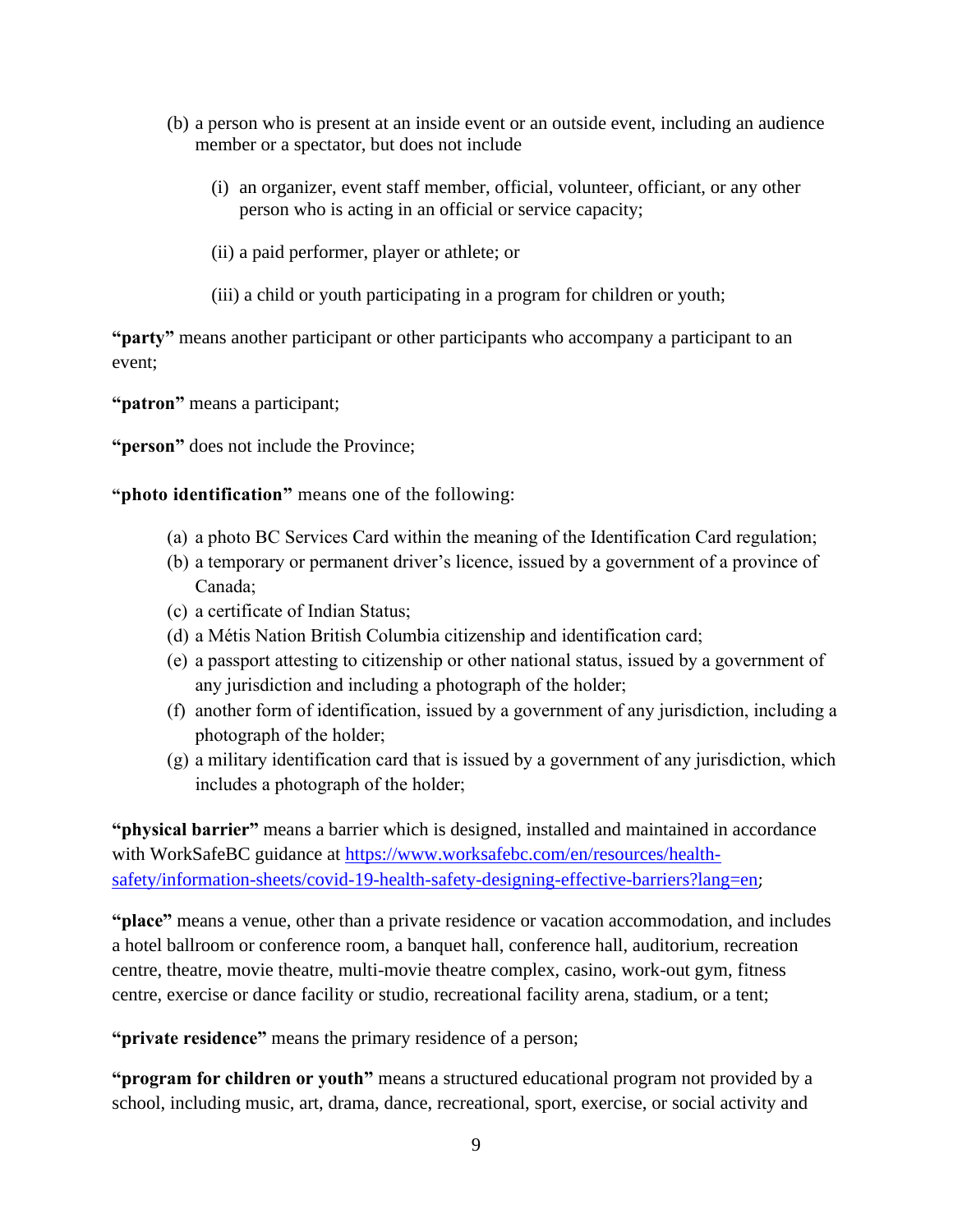provided primarily for persons under 22 years of age, but not including parenting programs or breast feeding programs;

## **"proof of exemption"** means

- (a) in the case of a person who is more than 18 years of age, photo identification and an exemption certificate,
- (b) in the case of a person who is 18 years of age or younger, an exemption certificate;

# **"proof of vaccination"** means

- (a) in the case of a person who is more than 18 years of age, photo identification and a vaccine card;
- (b) in the case of a person who is 18 years of age or younger, a vaccine card;

**"sports tournament"** means a single or multi-day gathering of three or more sports teams,

**"tent"** includes a marquee;

**"vacation accommodation"** means a house, townhouse, cottage, cabin, apartment, condominium, mobile home, recreational vehicle, hotel suite, tent, yurt, houseboat or any other type of living accommodation, and any associated deck, garden or yard, in which a person is staying or of which a person has the use, but which is not the person's primary residence;

## **"vaccinated"** means

- (a) with respect to a person 13 years of age or older to have received all doses of a vaccine or a combination of vaccines, but not including a booster dose, as recommended by
	- (i) the provincial health officer, with respect to vaccines approved for use in Canada by the department of the federal government responsible for regulating drugs, or
	- (ii) the World Health Organization, with respect to vaccines approved by the World Health Organization but not approved for use in Canada;
- (b) with respect to a person 12 years of age to have received one dose of a vaccine recommended by
	- (i) the provincial health officer, with respect to vaccines approved for use in Canada by the department of the federal government responsible for regulating drugs, or
	- (ii) the World Health Organization, with respect to vaccines approved by the World Health Organization but not approved for use in Canada;

**"vaccine"** means a vaccine intended for use in humans against SARS-CoV-2;

**"vaccine card"** means proof in one of the following forms that the holder is vaccinated:

- (a) electronic proof or a printed copy of an electronic proof,
	- (i) issued by the government in the form of a QR code, accessible through the Health Gateway online platform, and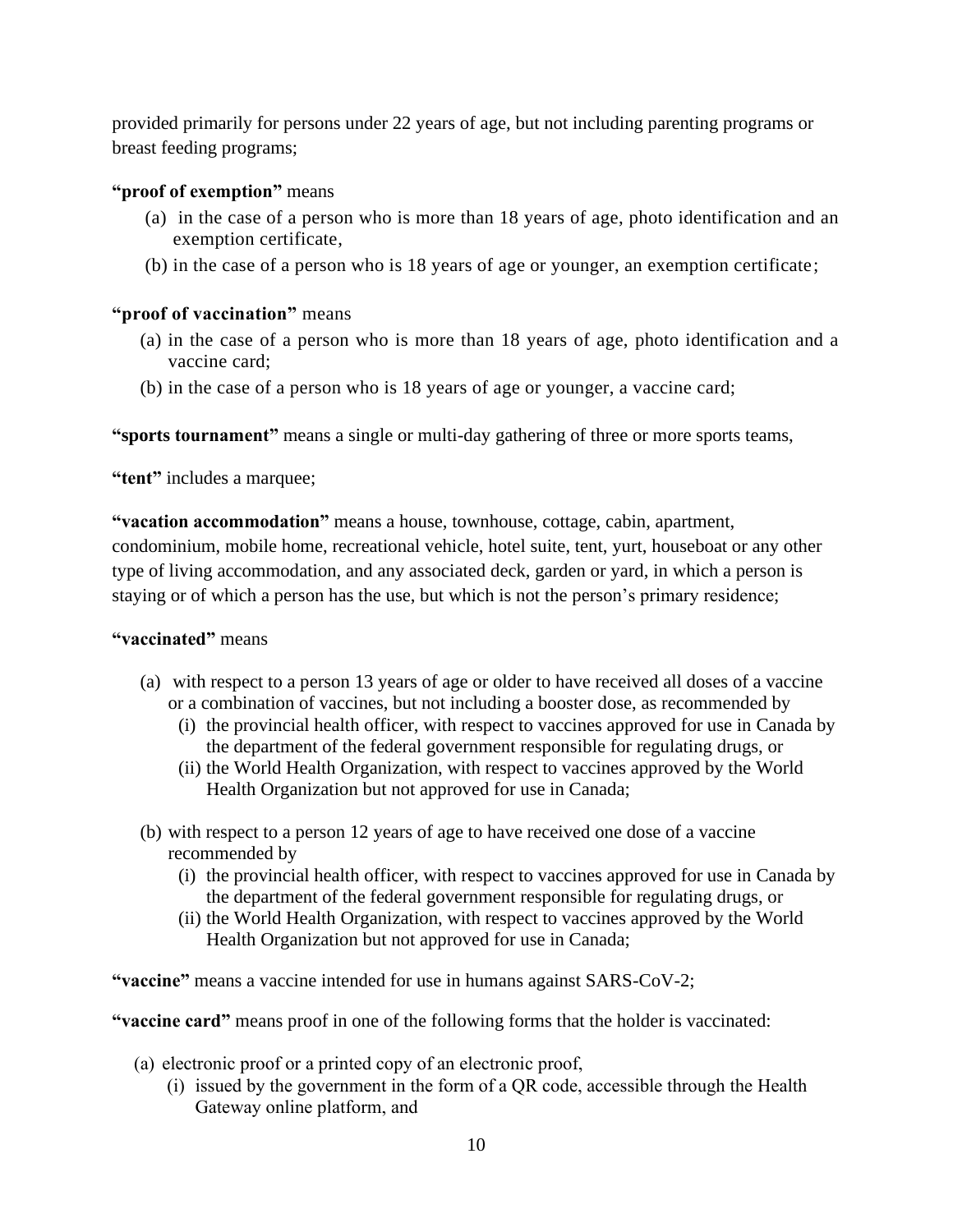- (ii) showing the name of the holder;
- (b) proof in writing, issued by the government for the purpose of showing proof of vaccination in accordance with orders of the provincial health officer made under the *Public Health Act*;
- (c) proof, whether electronic or in writing, issued
	- (i) by the government of Canada or of a province of Canada, and
	- (ii) for the purpose of showing proof of vaccination in accordance with an order made in the exercise of a statutory power with respect to the protection of public health or the facilitation of international travel;
- (d) in the case of an international visitor,
	- (i) proof, whether electronic or in writing, relied upon to enter Canada, and
	- (ii) the person's passport or photo identification;

**"variance"** means the *Variance of Gatherings and Events & Food and Liquor Serving Premises Orders to Suspend Reconsideration re Proof of Vaccination – November 12, 2021*;

**"visitor"** means a person other than an occupant or event staff who is present in a private residence or vacation accommodation for the purpose of an event;

**"worker"** has the same meaning as in the *Workers Compensation Act*.

## **A. EVENTS**

- 1. A person must not permit a private residence, vacation accommodation or a place to be used for an event, or host, organize, work or volunteer at, be a participant in or a spectator at or be otherwise present at an event, except in compliance with this Order.
- 2. A person must not permit a place to be used for, organize, work or volunteer at, participate in, be a spectator at or be otherwise present at a sports tournament, except a sports tournament
	- (a)where team members compete on an individual basis against members of other teams,
	- (b) where the result will decide if a team will advance to play in a national or international competition, or
	- (c) associated with a program for children or youth.
- 3. For certainty,
	- (a) an event held in a tent with one or more sides is an inside event; and
	- (b) an event held in a tent without any sides is an outside event.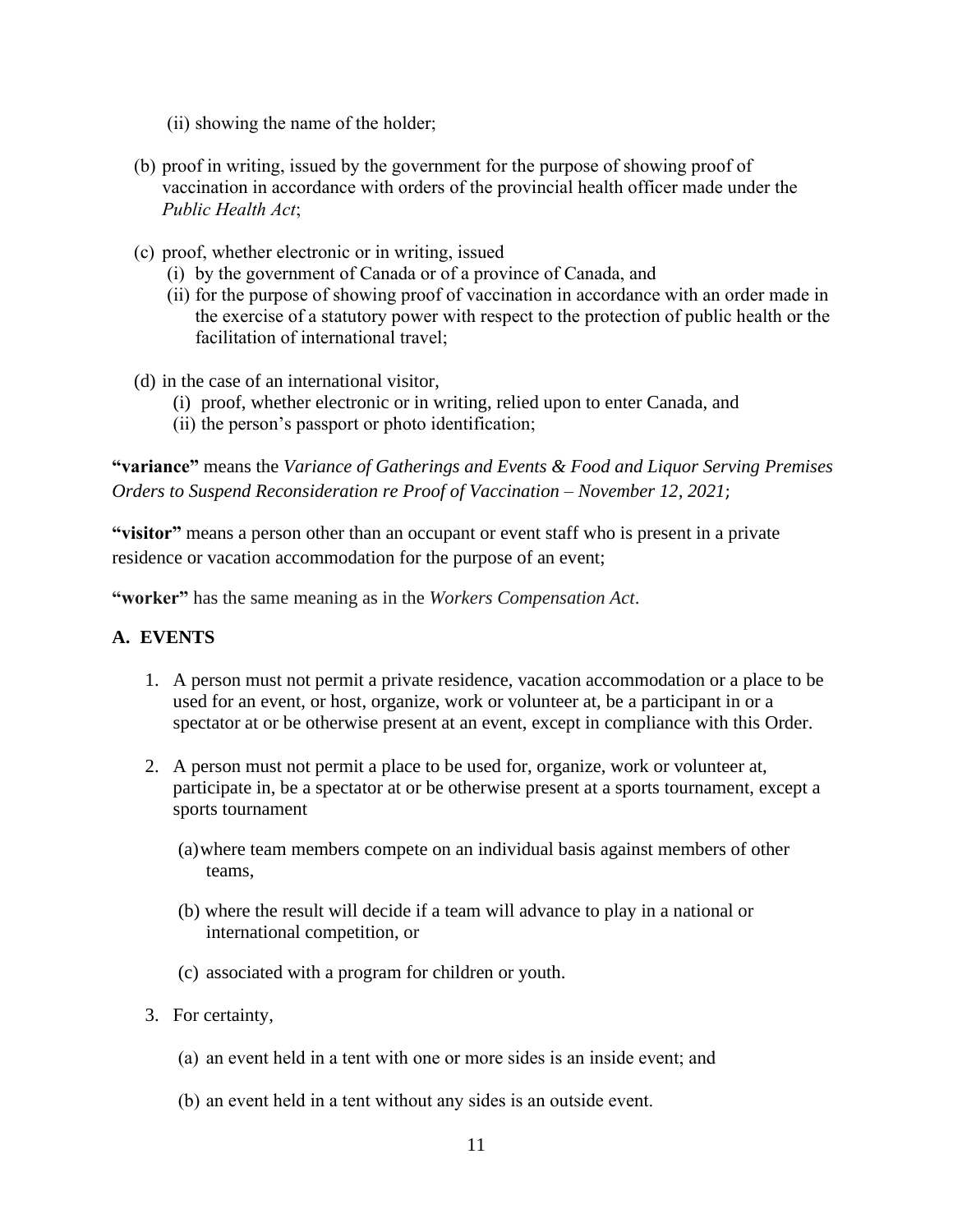4. Nothing in this Order prevents a high- performance athlete from training, travelling or competing in sport in accordance with the athlete's respective provincial or national sports organization and Canadian Sport Institute Pacific COVID-19 safety protocols, and none of the provisions of this Order apply to a high performance athlete when so engaged.

# **B. EVENTS IN PRIVATE RESIDENCES OR VACATION ACCOMMODATION**

- 1. A person may host an event in a private residence or vacation accommodation, if the provisions of this Part are complied with.
- 2. In addition to the occupants, no more than 10 other persons, including visitors and event staff, or the occupants of one other private residence or vacation accommodation who live communally and event staff, whichever is the greater number of people, may attend an event in a private residence or vacation accommodation.
- 3. A person must not host an event in a private residence or vacation accommodation, unless
	- (a) section 2 is complied with, and
	- (b) the person is satisfied that all the occupants, visitors over the age of 11 years, and event staff are vaccinated or have an exemption.
- 4. A person over the age of 11 years must not attend or be event staff at an event in a private residence or vacation accommodation, unless
	- (a) the person is vaccinated, or has an exemption, and
	- (b) section 2 is complied with.

# **C. OUTSIDE EVENTS**

- 1. A person may permit a place to be used for, organize, work or volunteer at, participate in, be a spectator at, or otherwise be present at an outside event, if the provisions of this Part are complied with.
- 2. No more than 5,000 persons are present, or 50% of the seated operating capacity of a place is used, excluding performers, athletes, competitors or event staff, whichever number permits the greater number of people to be present.
- 3. There is an organizer.
- 4. Access to the event is controlled.
- 5. There is seating available for each spectator.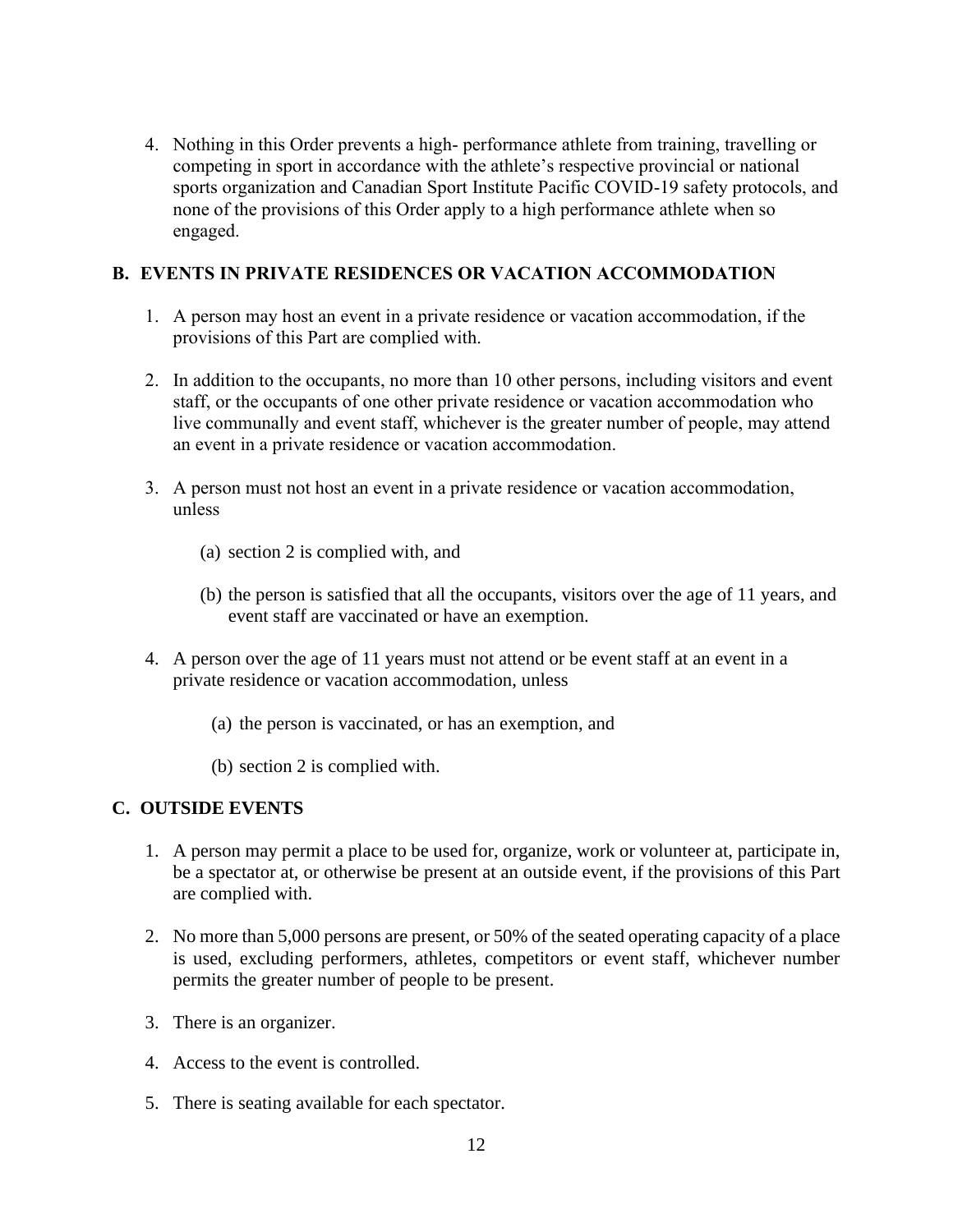- 6. Spectators are seated throughout the place in such a way as to use all available space.
- 7. If there is a food or drink station,
	- (a) hand washing facilities or alcohol-based sanitizers are within easy reach of the station;
	- (b) signs reminding participants to wash or sanitize their hands before touching selfserve food, drink or other items, are posted at the self-serve station; and
	- (c) high touch surfaces at the station, and utensils that are used for self- serve, are frequently cleaned and sanitized.
- 8. Hand sanitation supplies are readily available to participants.
- 9. Toilet facilities with running water, soap and paper towels for hand washing and drying purposes, or hand sanitation supplies, are available for participants.
- 10. The organizer monitors the number of persons present, and ensures that the number of persons present does not exceed the maximum number permitted for the event.
- 11. A participant must not attend an event at which there are more persons present than are permitted in this Part, and must not enter a place, or must leave a place, if so directed by the organizer or a member of staff.
- 12. A participant must comply with the requirements in this Part, and with measures, or guidance or directions from the organizer or a member of staff, intended to avoid the congregation of participants.
- 13. If an event is held in part of a place which is completely separated from the rest of the place, additional persons who are not attending the event may be present in other parts of the place.
- 14. If there is more than one area in which events may be held in a place, there may be an event in each of the areas.
- 15. If the organizer is not the owner or occupant of the place in which an outside event is held, the owner or occupant must be satisfied that the organizer is aware of the conditions and requirements in this Part, and has the capacity to fulfill them.

#### **D. INSIDE EVENTS** *(not applicable to worship services, gyms, fitness centres or dance studios***)**

1. This Part does not apply to a worship service or to an inside event with a purpose described in paragraph (c).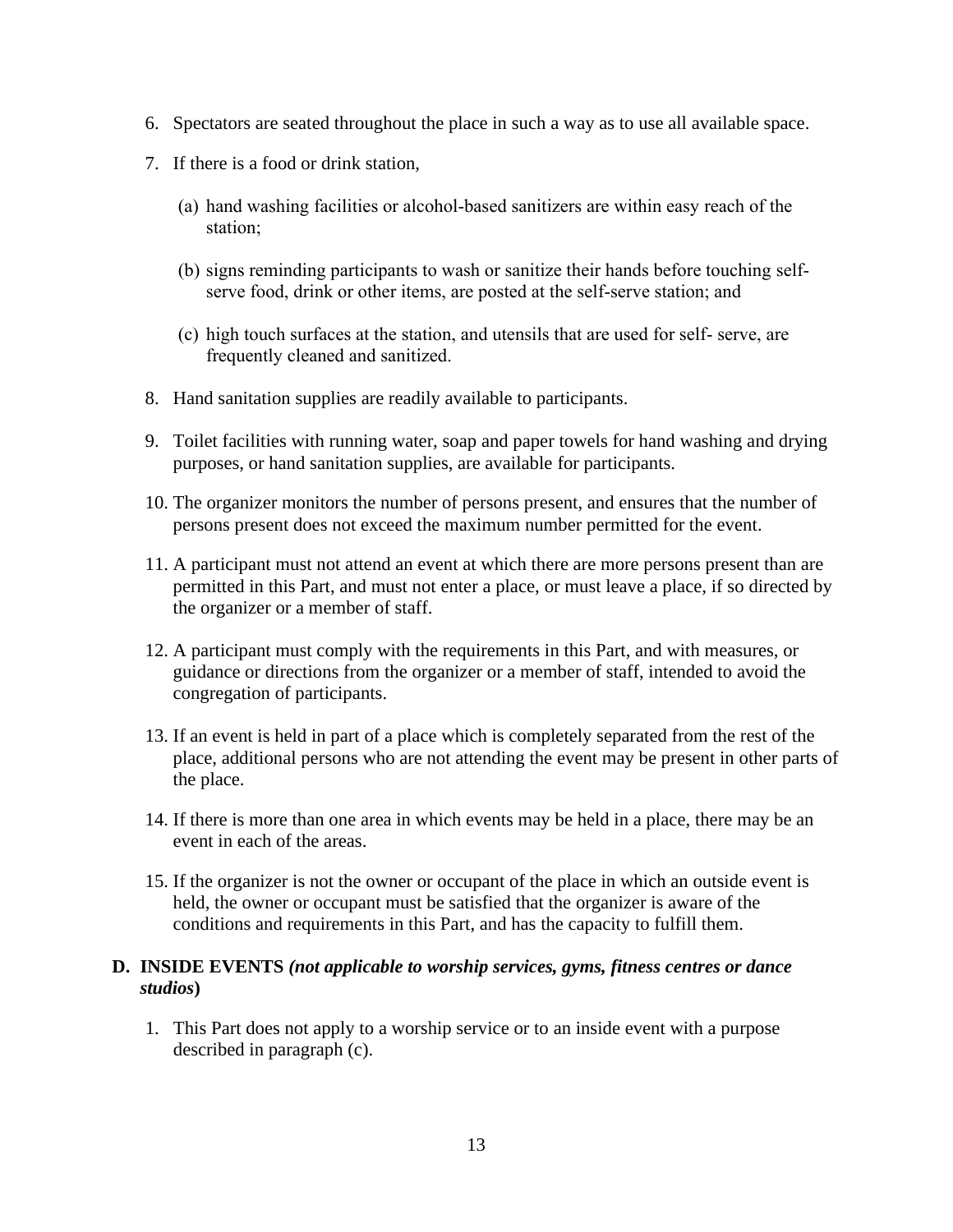- 2. A person may permit a place to be used for, organize, work or volunteer at, participate in, be a spectator at, or otherwise be present at an inside event, if the provisions of this Part and Part F are complied with.
- 3. A person must not permit a place to be used for or must not organize an inside event with a purpose described in paragraph (a) (iii) to (vi) of the definition of an "inside event".
- 4. A person must not permit a place to be used for or must not organize an inside event with a purpose described in paragraph (a) (i) or (ii) of the definition of an "inside event", unless the event is held as a seated inside event.
- 5. A person must not permit a place to be used for or must not organize an inside event as a standing event, if the purpose of the event is described in paragraph (a) (i) or (ii) of the definition of "inside event".
- 6. A person must not participate in an inside event
	- (a) with a purpose described in paragraph (a) (iii) to (vi) of the definition of an "inside event";
	- (b) held as a standing event, if the purpose of the event is described in paragraph (a) (i) or (ii) of the definition of "inside event".
- 7. A person may provide, and a person may participate in, an inside event described in paragraph (a) (i) or (ii), (b) or (d) to (f) of the definition of "inside event".
- 8. No more than 50% of the seated capacity of a place, excluding officials, performers, athletes, competitors or event staff, may be used for a seated event.
- 9. No more than 50% of the standing capacity of a place, excluding officials, performers, athletes, competitors or event staff, may be used for a standing event.
- 10. No more than 50% of the seated capacity of the gambling area of a casino, excluding event staff, may be used.
- 11. There must be an organizer of an inside event.
- 12. Access to an inside event must be controlled.
- 13. If the event is described in paragraph (a) (i) or (ii) of the definition of "inside event", the following apply:
	- (a) there must be a seat available for each audience member;
	- (b) each audience member must be provided with a seat;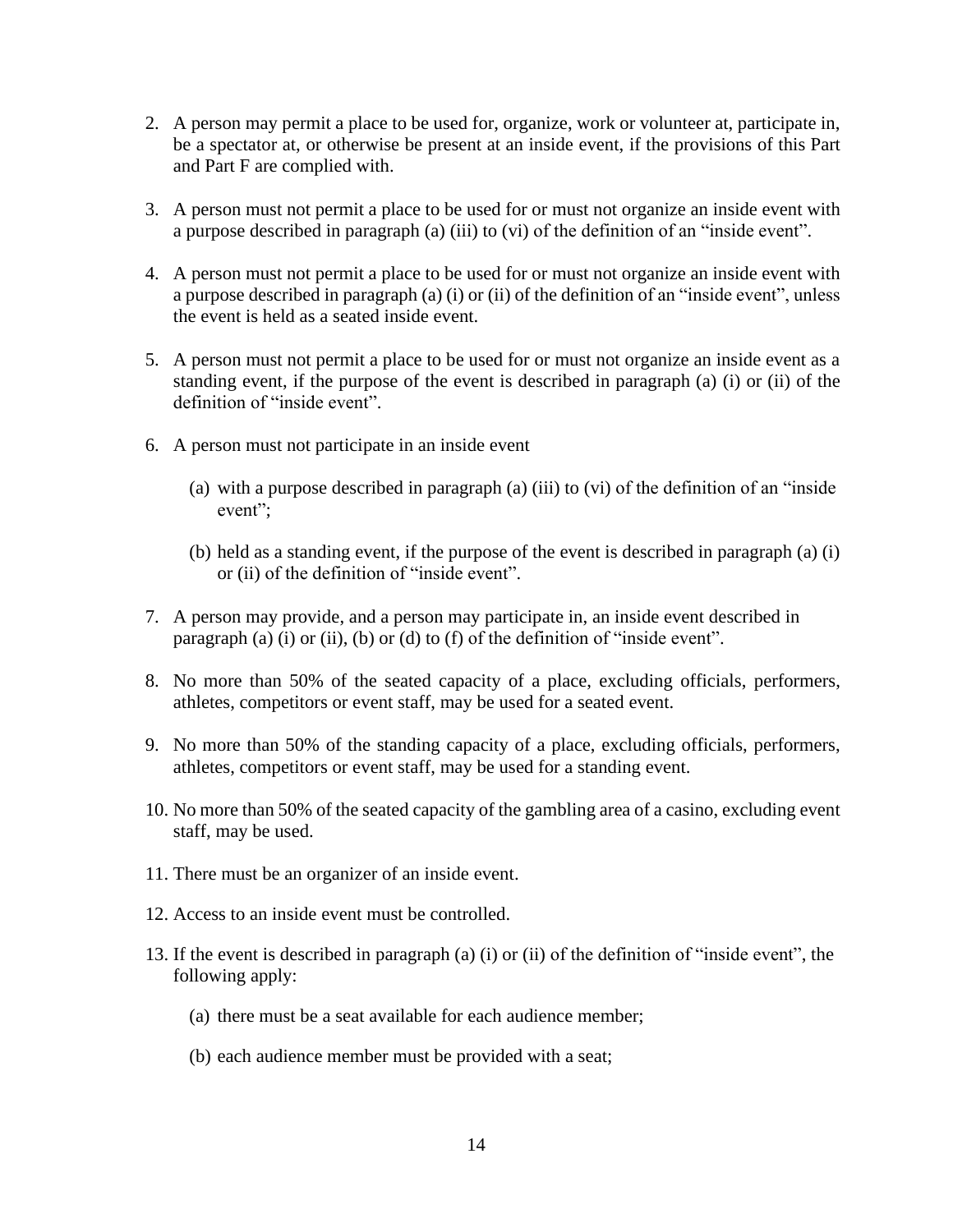- (c) audience members must be seated throughout the place in such a way as to use all available space;
- (d) no more than 6 audience members may sit at a table;
- (e) audience members must
	- (i) be seated throughout the event,
	- (ii) not move from seat to seat or table to table,
	- (iii) not leave their seat except
		- A. to use a food or drink station,
		- B. to use washroom facilities,
		- C. to provide assistance to another person who requires care or first aid, or
		- D. to leave or return to the premises;
- 14. If there is a food or drink station at an inside event,
	- (a) hand washing facilities or alcohol-based sanitizers must be within easy reach of the station;
	- (b) signs reminding participants to wash or sanitize their hands before touching selfserve food, drink or other items, must be posted at the self-serve station; and
	- (c) high touch surfaces at the station, and utensils that are used for self- serve, must be frequently cleaned and sanitized.
- 15. Hand sanitation supplies must be readily available to participants.
- 16. Toilet facilities with running water, soap and paper towels for hand washing and drying purposes or hand sanitation supplies must be available for participants.
- 17. Dance floors must be closed with physical barriers or occupied with tables, unless they are being used for a dance performance.
- 18. Participants must not dance, unless they are performing at an event or a child or youth participating in a program for children or youth.
- 19. If there is more than one area in a place in which events may be held, there may be an event in each of the areas.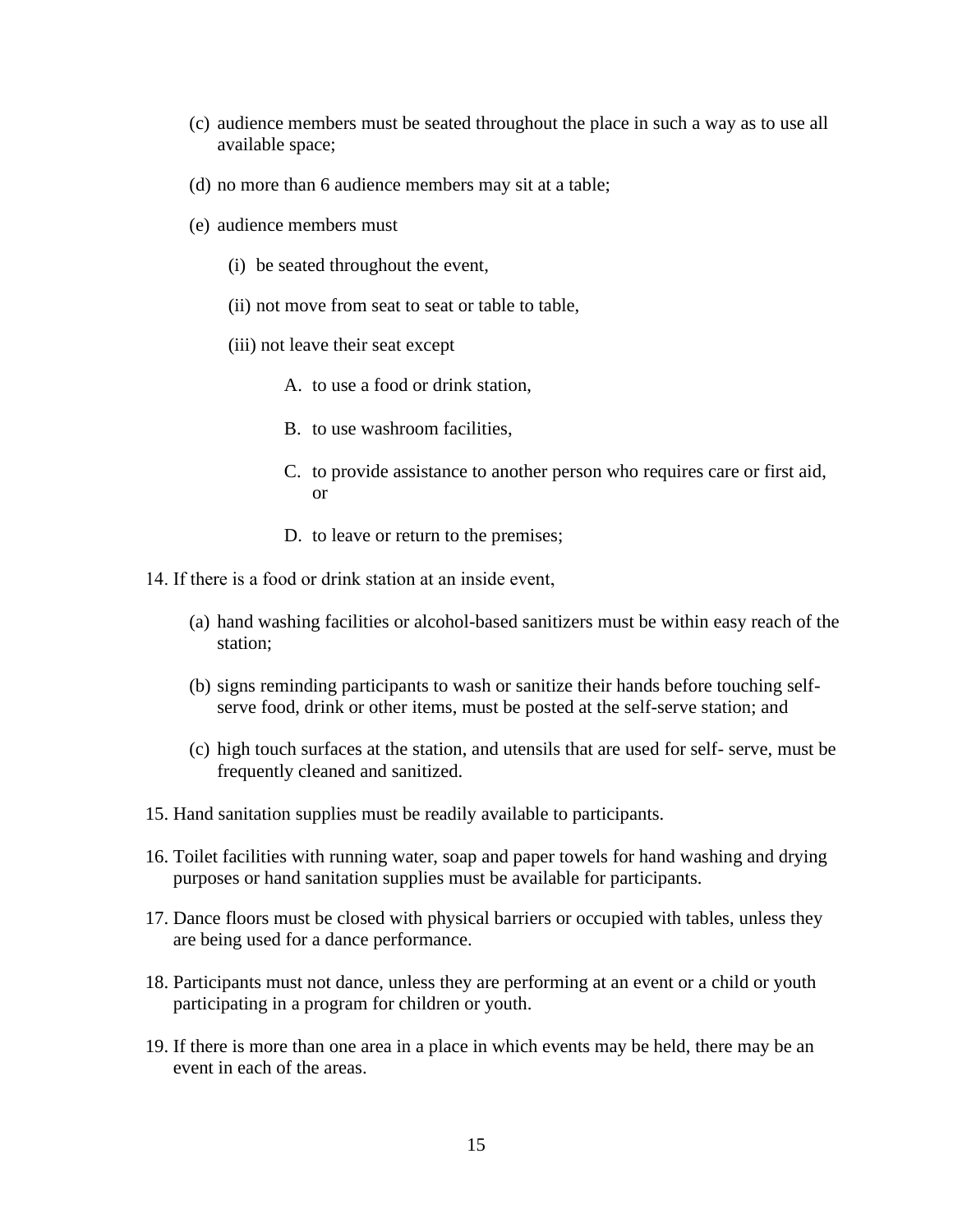- 20. An organizer must ensure that participants comply with the face covering requirements in the *Face Coverings (COVID-19) Order*.
- 21. A participant must comply with the requirements in this Part and in Part F, and with measures, guidance or directions from the organizer or a member of staff intended to avoid the congregation of participants and to ensure compliance with the *Face Coverings (COVID-19) Order*.
- 22. If the organizer is not the owner or occupant of the place in which an inside event is held, the owner or occupant must be satisfied that the organizer is aware of the conditions and requirements in this Part and Part F, and has the capacity to fulfill them.

# **E. EXERCISE, FITNESS OR DANCE ACTIVITIES IN AN INSIDE PLACE**

#### In this Part

**"group exercise, fitness or dance"** means a number of participants in the same inside place simultaneously following a routine led by an instructor;

**"unencumbered and usable space"** means an area suitable for exercising in, doing fitness in or dancing in without anything in it other than exercise equipment, exercise mats or other exercise related objects being used by a participant.

- 1. A person may provide, and a person may participate in, an inside event described in paragraph (c) of the definition of "inside event", subject to the provisions of this Part and Part F.
- 2. The operator of an inside place in which participants engage in individual exercise, fitness or dance, or group exercise, fitness or dance, must have a COVID-19 Safety Plan in place that incorporates recommended safety measures outlined in the in the Indoor Exercise  $\&$ Fitness Facility COVID-19 Guidance document posted on the Provincial Health Officer website in order to reduce the risk of transmission of SARS-CoV-2 among participants and instructors.
- 3. There must be at least 7 square metres of unencumbered and useable space per person in a workout or dance room, when the room is being used for exercise, fitness or dance.
- 4. In addition to the requirement in section 3, there must not be more than a total of 25 persons in a workout or dance room, if some or all of the participants are engaged in group exercise, fitness or dance.

## **F. PROOF OF VACCINATION**

- 1. This Part applies to inside events, except worship services.
- 2. This Part does not apply to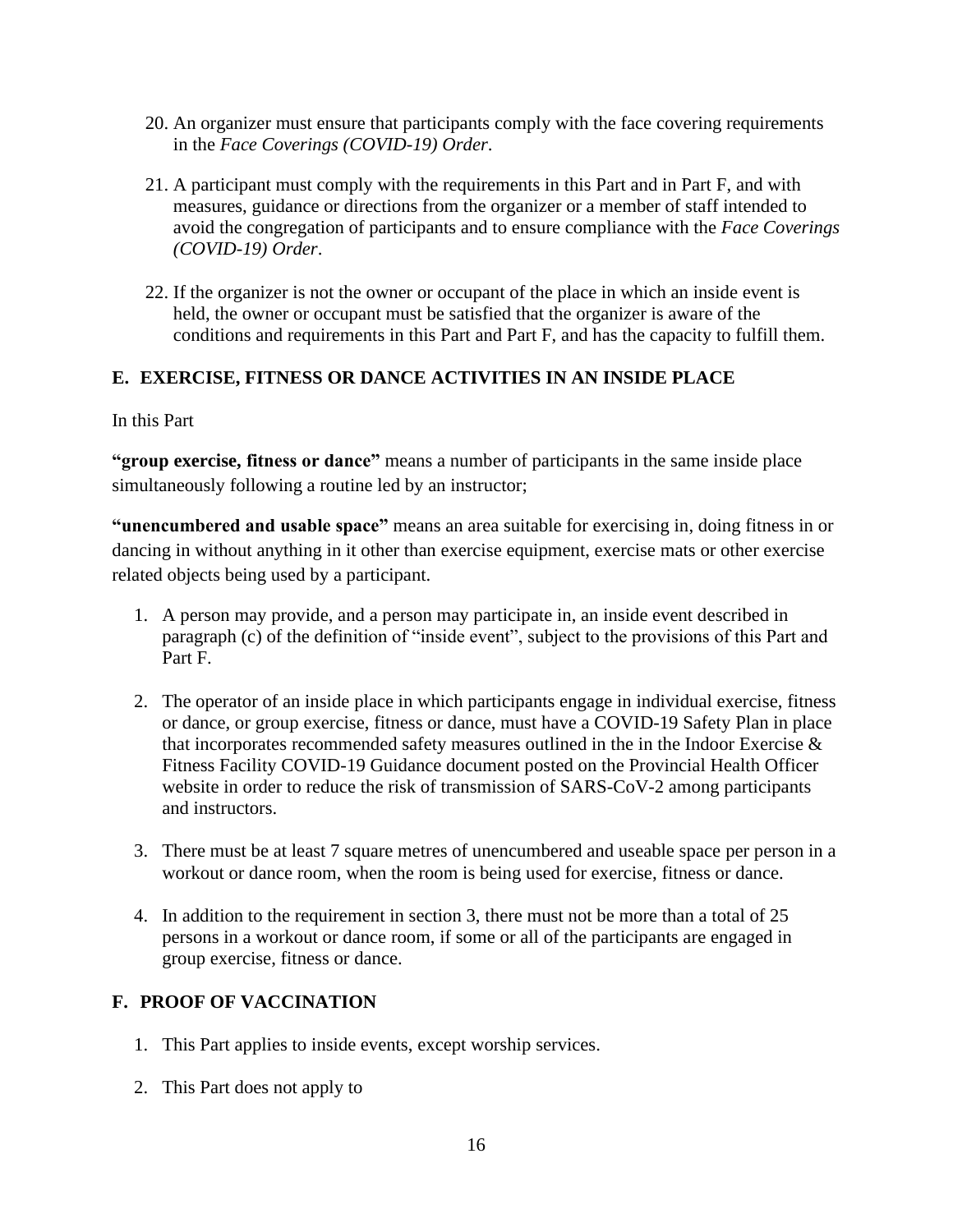- (a) a person under 12 years of age,
- (b) a person 12 to 21 years of age who is participating in a program for children or youth, or
- (c) a person who is present at an event as a worker.
- 3. The following requirements apply with respect to an inside event:
	- (a) An organizer must obtain
		- (i) proof that a participant is vaccinated by way of proof of vaccination, or
		- (ii) proof that a participant has an exemption by way of proof of exemption.
	- (b) A participant must provide an organizer with
		- (i) proof of being vaccinated by way of proof of vaccination, or
		- (ii) proof of having an exemption by way of proof of exemption.
	- (c) An organizer must not permit a participant who has not provided the organizer with
		- (i) proof of being vaccinated by way of proof of vaccination, or
		- (ii) proof of having an exemption by way of proof of exemption,

to enter or remain in a place for the purpose of an event or to participate in an event.

- (d) A participant who has not provided an organizer with
	- (i) proof of being vaccinated by way of proof of vaccination,
	- (ii) or proof of having an exemption by way of proof of exemption,

must not enter or remain in a place for the purpose of an event or participate in an event.

- (e) If an event takes place on more than one day, the requirements in this section apply on each of those days.
- 4. An organizer must scan the QR code on a vaccine card issued in Canada in order to determine whether a participant is vaccinated.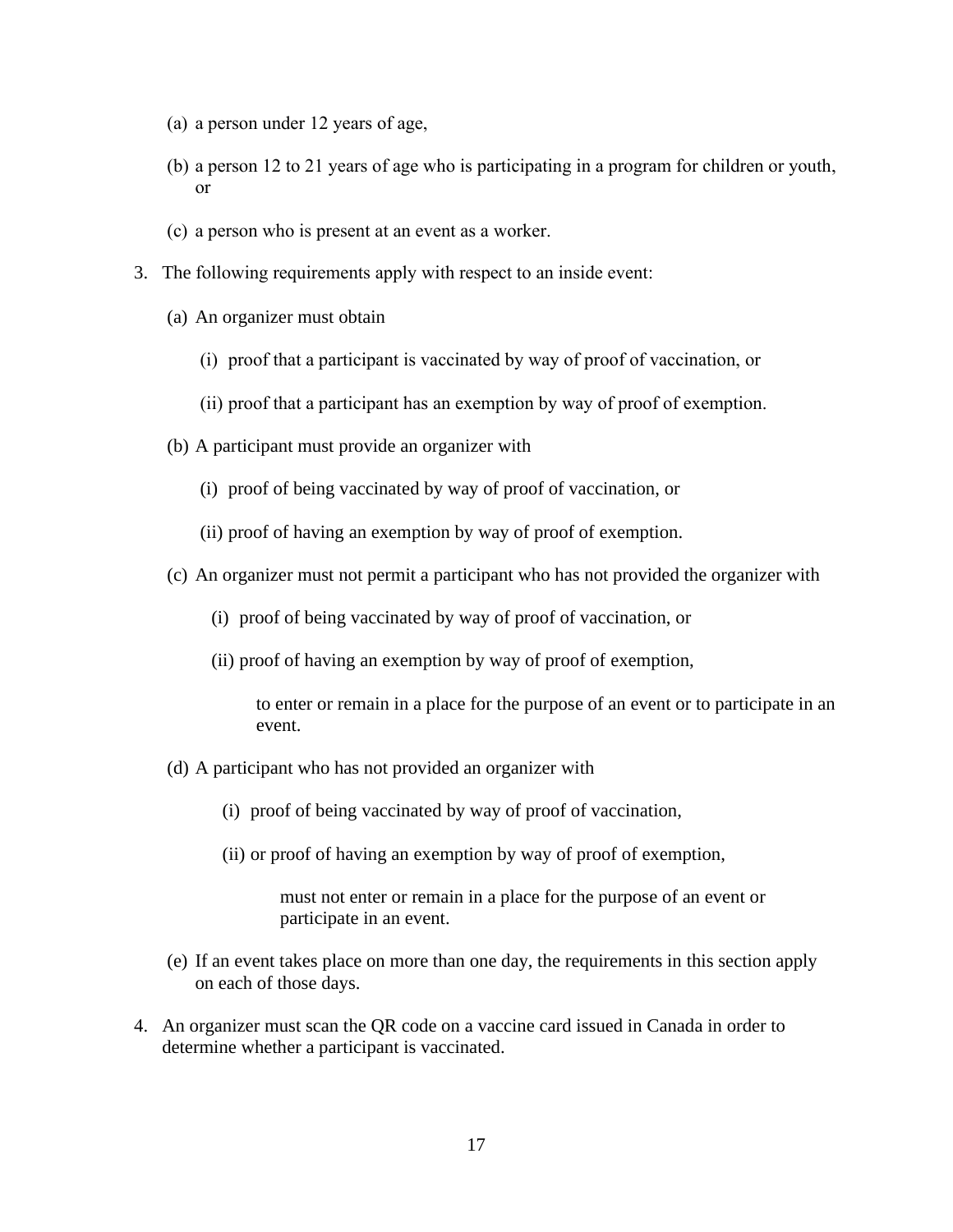- 5. An organizer must not scan the QR code on a vaccine card with any tool other than a BC Vaccine Card Verifier App.
- 6. Subject to section 7, an organizer must not retain proof of vaccination or proof of exemption provided by a participant, or use it for any purpose other than to confirm that a participant has been vaccinated or has an exemption, as required by this Order.
- 7. Despite section 6, with the written consent of a participant, an organizer may keep a record of the fact that the participant has provided proof of vaccination or proof of exemption as required by this Part, and the organizer may rely upon this record to satisfy the requirements in this Part with respect to future participation by the participant in an event at the same place.
- 8. A person, including a parent, must be vaccinated, if the person is
	- (a) leading, supervising or assisting with a program for children or youth on a volunteer basis, including if the person receives an honorarium for doing so, or
	- (b) required to be present with a child or youth at a program for children or youth.
- 9. A person, including a parent, who is not vaccinated must not
	- (a) lead, supervise or assist with a program for children or youth on a volunteer basis, including if the person receives an honorarium for doing so, or
	- (b) be present with a child or youth at a program for children or youth.
- 10. Section 3 applies with respect to a person to whom section 8 applies.
- 11. For certainty, neither section 8 nor 9 applies to a person who is employed to lead, supervise or assist with a program for children or youth.

## **G. WORSHIP SERVICES**

- 1. A person may permit a place to be used for, may organize, may work or volunteer at, be a participant at or be otherwise present at a worship service if the provisions of this Part are complied with.
- 2. A faith community may use up to 100% of the seated capacity of a place for a worship service if the officiant and all participants over the age of 11 years are vaccinated.
- 3. A faith community may use up to 50% of the seated capacity of a place for a worship service if the officiant or any of the participants over the age of 11 years is not vaccinated.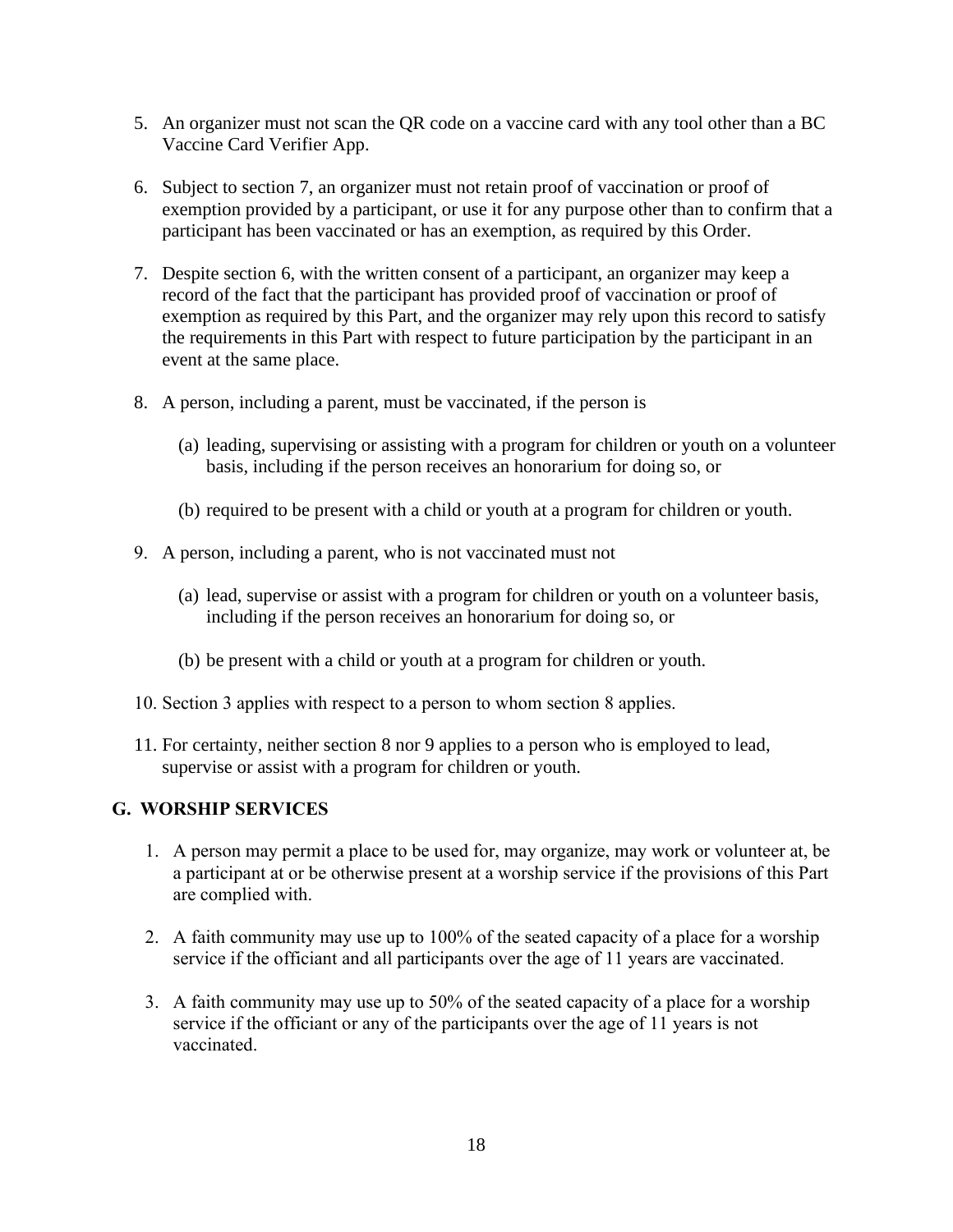- 4. A faith community must not use more than 50% of the seated capacity of a place for a worship service, unless the officiant and all participants over the age of 11 years are vaccinated.
- 5. A person must not permit a place to be used for, organize or be present at a worship service where more than 50% of the seated capacity of the place is being used, unless the officiant and all participants over the age of 11 years are vaccinated.

## **H. DELEGATION OF AUTHORITY TO THE MEDICAL HEALTH OFFICER TO CONSIDER AND MAKE A DECISION WITH RESPECT TO A REQUEST FOR AN EXEMPTION ON THE BASIS OF A MEDICAL DEFERRAL**

Under the authority vested in me by section 69 of the *Public Health Act*, I delegate my authority under section 43 of the *Public Health Act* to the medical health officer for the geographic region of the Province in which an event occurs or will occur to receive, consider, and make a decision with respect to a request for reconsideration made by a person on the basis of a medical deferral to a vaccination, and to add conditions to or change conditions on an exemption, or to suspend or cancel an exemption.

## **I. RELATED MEDICAL HEALTH OFFICERS ORDERS**

Recognizing that the risk differs in different regions of the province, and that medical health officers are in the best position to assess local circumstances and to determine whether additional or more restrictive steps need to be taken to reduce the risk of the transmission of COVID-19, **I FURTHER ORDER**:

- 1. A medical health officer may issue an order further to this Order, for the purpose of having the provisions of the order incorporated into this Order, or may add conditions to or change conditions on an exemption, or suspend or cancel an exemption. An order may add further prohibitions, or impose more restrictive limitations or conditions, in the whole or part of the geographic area of the Province for which the medical health officer is designated and, subject to section 2, the provisions of the order are incorporated into this Order when posted on my website. For certainty, a contravention of an order of a medical health officer issued further to this Order, and posted on my website, is a contravention of this Order.
- 2. While it is in force, a provision in an order made by a medical health officer further to this Order and posted on my website, which adds further prohibitions or imposes more restrictive limitations or requirements than this Order, applies in the whole or part of the geographic area of the Province for which the medical health officer is designated, despite the provisions of this Order.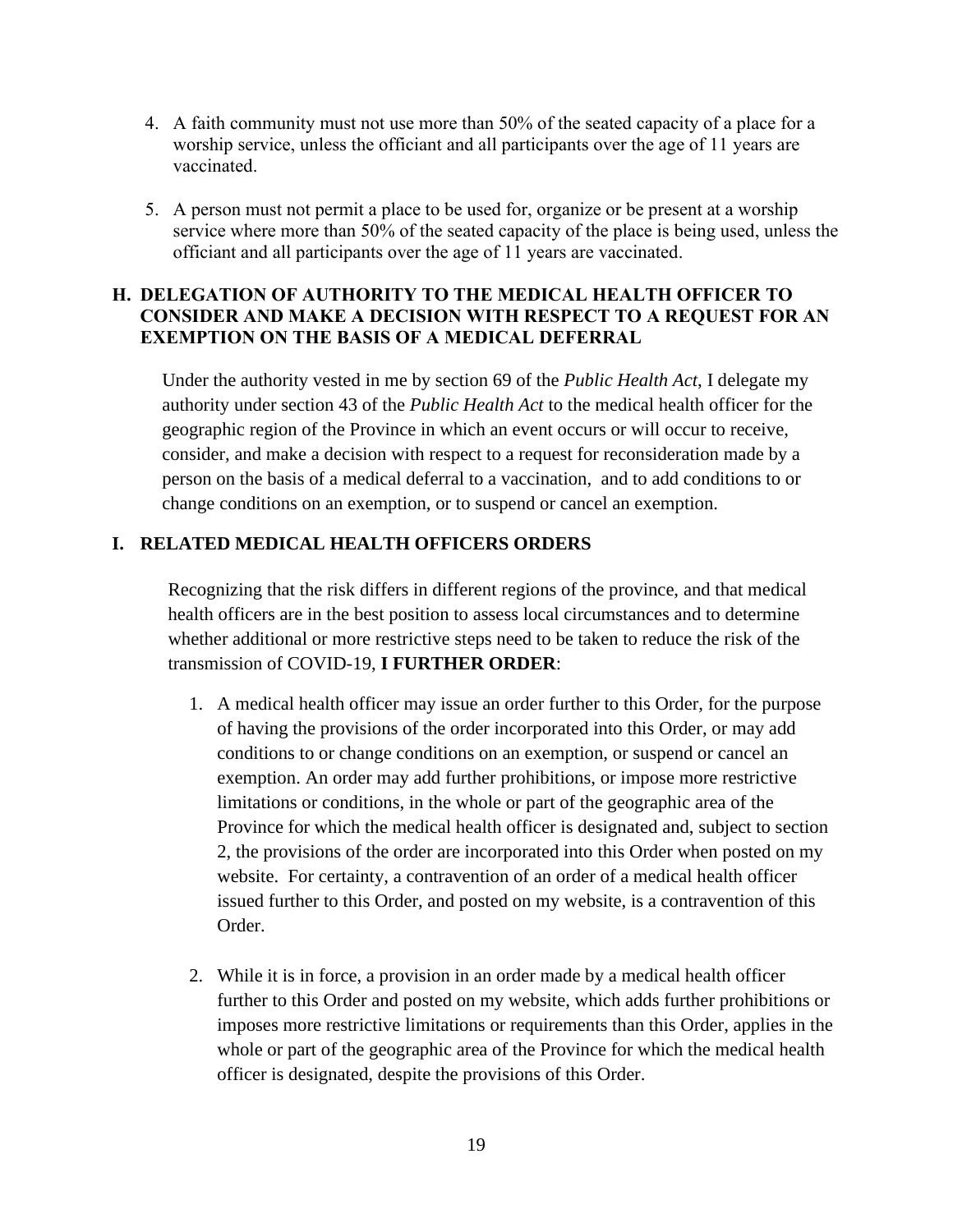#### **J. IN FORCE AND EXPIRY DATES**

- 1. Part A. 2 (c) of this Order comes into force at 12:01 A.M on February 1, 2022
- 2. Part E of this Order comes into force at 12:01 A.M. on January 20, 2022.
- 3. The Order, except Part F and those provisions of the Order which are relevant to Part F, expires at 11:59 P.M. on February 16, 2022.
- 4. Part F expires at 11:59 P.M. on June 30, 2022.

#### **K. VARIANCE, RECONSIDERATION AND REVIEW**

- 1. After weighing the interests of participants and staff at gatherings and events against the interests of persons who are not vaccinated for reasons other than a medical deferral to vaccination, and taking into account the importance of protecting the health of participants and staff, the stress under which the public health and health care systems are currently operating, and the impact this is having on the provision of health care to the population, the burden which responding to more clusters and outbreaks of COVID-19 would put on the public health system, the burden which responding to more patients with serious illness would place upon an already overburdened health care system, the increased risk to the population arising from the presence of the Omicron variant in the Province, and the risk inherent in accommodating persons who are not vaccinated, and for the reasons set out in my Variance of November 12, 2021 posted on my website, I have decided, pursuant to section 54 (1) (h) of the *Public Health Act*, and in accordance with the emergency powers set out in Part 5 of the *Act*, to confirm the application of the Variance to this Order, except as varied below with respect to worship services, and, in accordance with the Variance, will not be accepting requests for a reconsideration of this Order, except from an individual on the basis of a medical deferral to a vaccination with respect to an event or type of event.
- 2. For the purposes of this Order, I am varying the Variance to the extent that I will not be accepting requests for reconsideration with respect to the provisions of or exemptions with respect to the provisions of Part G of this Order on any basis, including on the basis of a medical deferral to a vaccination. The reason for this is the heightened risk of transmission of SARS-CoV2 in worship spaces which are densely packed with participants, particularly during the current period of increased religious observance on the part of many faith communities. Instead, I have made provision for faith communities to hold worship services with fewer participants in order to permit faith communities to accommodate community members who are not vaccinated by providing them with a less risky space in which to engage in communal religious observance.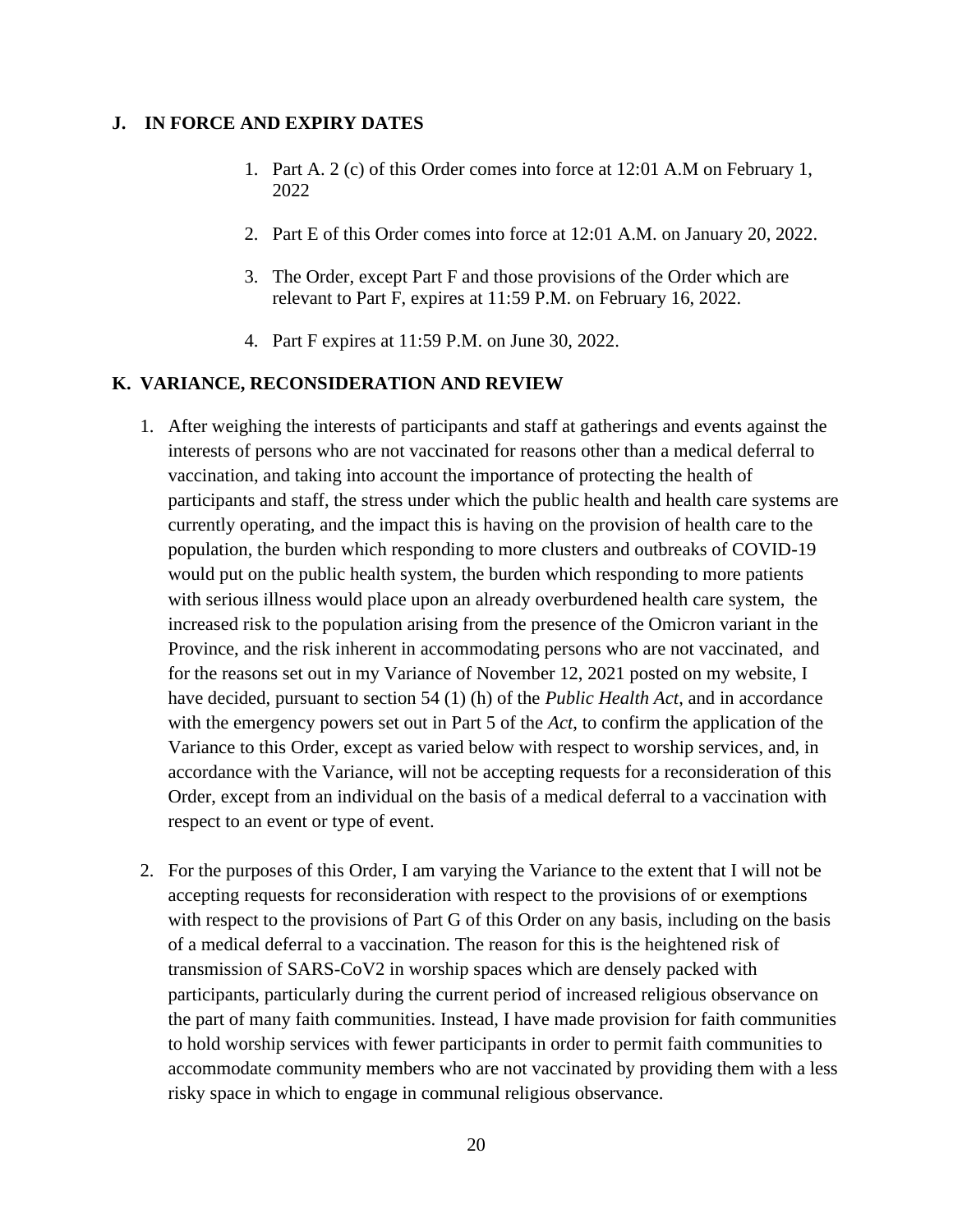- 3. In addition, I am also varying the Variance to provide that I will not be accepting requests for reconsideration with respect to the provisions of Part F, sections 8 and 9, of this Order on any basis, including on the basis of a medical deferral to a vaccination. The reason for this is that these sections apply to a volunteer position rather than to an essential position for the purpose of providing a program for children and youth, and the inconvenience of losing an unvaccinated volunteer is less than the risk to children or youth created by the involvement of a unvaccinated volunteer.
- 4. A request for an exemption from being vaccinated or providing proof of vaccination on the basis of a medical deferral to a vaccination must be made on the basis that the health of the person would be seriously jeopardized if the person were to be vaccinated, and must follow the guidelines posted on my website. [\(https://www2.gov.bc.ca/gov/content/health/about-bc-s-health-care-system/office-of-the](https://www2.gov.bc.ca/gov/content/health/about-bc-s-health-care-system/office-of-the-provincial-health-officer/current-health-topics/covid-19-novel-coronavirus)[provincial-health-officer/current-health-topics/covid-19-novel-coronavirus\)](https://www2.gov.bc.ca/gov/content/health/about-bc-s-health-care-system/office-of-the-provincial-health-officer/current-health-topics/covid-19-novel-coronavirus).
- 5. A request under section 43 may be submitted to me at PHOExemptions @gov.bc.ca with the subject line "Request for Reconsideration about Proof of Vaccination".
- 6. Pursuant to section 54 (1) (h) of the *Public Health Act*, and in accordance with the emergency powers set out in Part 5 of the Act, I will not be accepting requests for a review of this Order.

# **L. COMPLIANCE AND ENFORCEMENT**

You are required under section 42 of the *Public Health Act* to comply with this Order.

Failure to comply with this Order is an offence under section 99 (1) (k) of the *Public Health Act*.

If you fail to comply with this Order, I have the authority to take enforcement action against you under Part 4, Division 6 of the *Public Health Act.*

You may contact me at:

Dr. Bonnie Henry, Provincial Health Officer 4th Floor, 1515 Blanshard Street PO Box 9648 STN PROV GOVT, Victoria BC V8W 9P4 Fax: (250) 952-1570 Email: [ProvHlthOffice@gov.bc.ca](mailto:ProvHlthOffice@gov.bc.ca)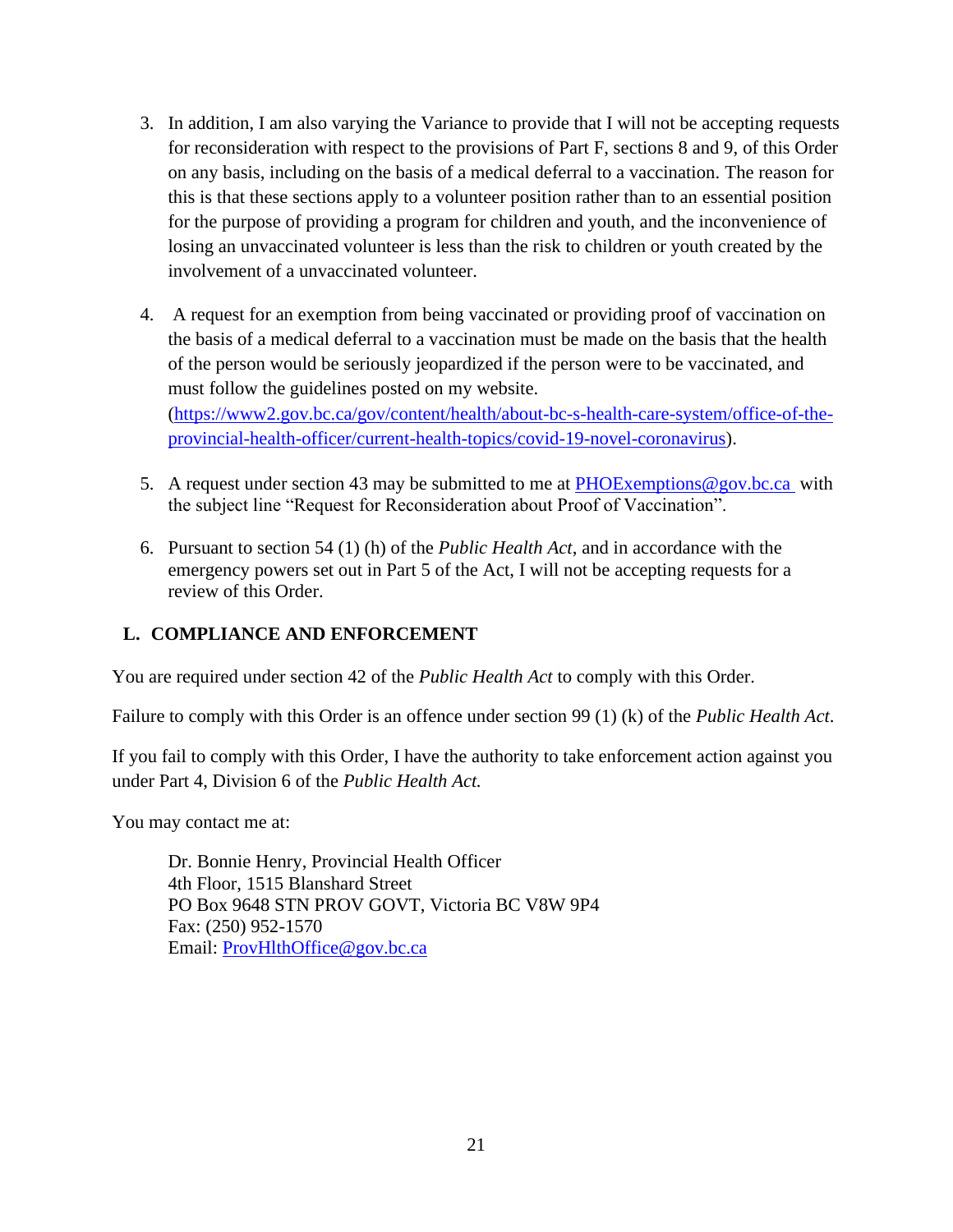DATED THIS:  $27<sup>th</sup>$  day of January 2022.

SIGNED:  $\frac{1}{\sqrt{1-\frac{1}{\sqrt{1-\frac{1}{\sqrt{1-\frac{1}{\sqrt{1-\frac{1}{\sqrt{1-\frac{1}{\sqrt{1-\frac{1}{\sqrt{1-\frac{1}{\sqrt{1-\frac{1}{\sqrt{1-\frac{1}{\sqrt{1-\frac{1}{\sqrt{1-\frac{1}{\sqrt{1-\frac{1}{\sqrt{1-\frac{1}{\sqrt{1-\frac{1}{\sqrt{1-\frac{1}{\sqrt{1-\frac{1}{\sqrt{1-\frac{1}{\sqrt{1-\frac{1}{\sqrt{1-\frac{1}{\sqrt{1-\frac{1}{\sqrt{1-\frac{1}{\sqrt{1-\frac{1}{\sqrt{1-\frac{1}{$ 

Bonnie Henry MD, MPH, FRCPC Provincial Health Officer

DELIVERY BY: Posting to the BC Government the BC Centre for Disease Control websites. Enclosure: Excerpts of the *Public Health Act*.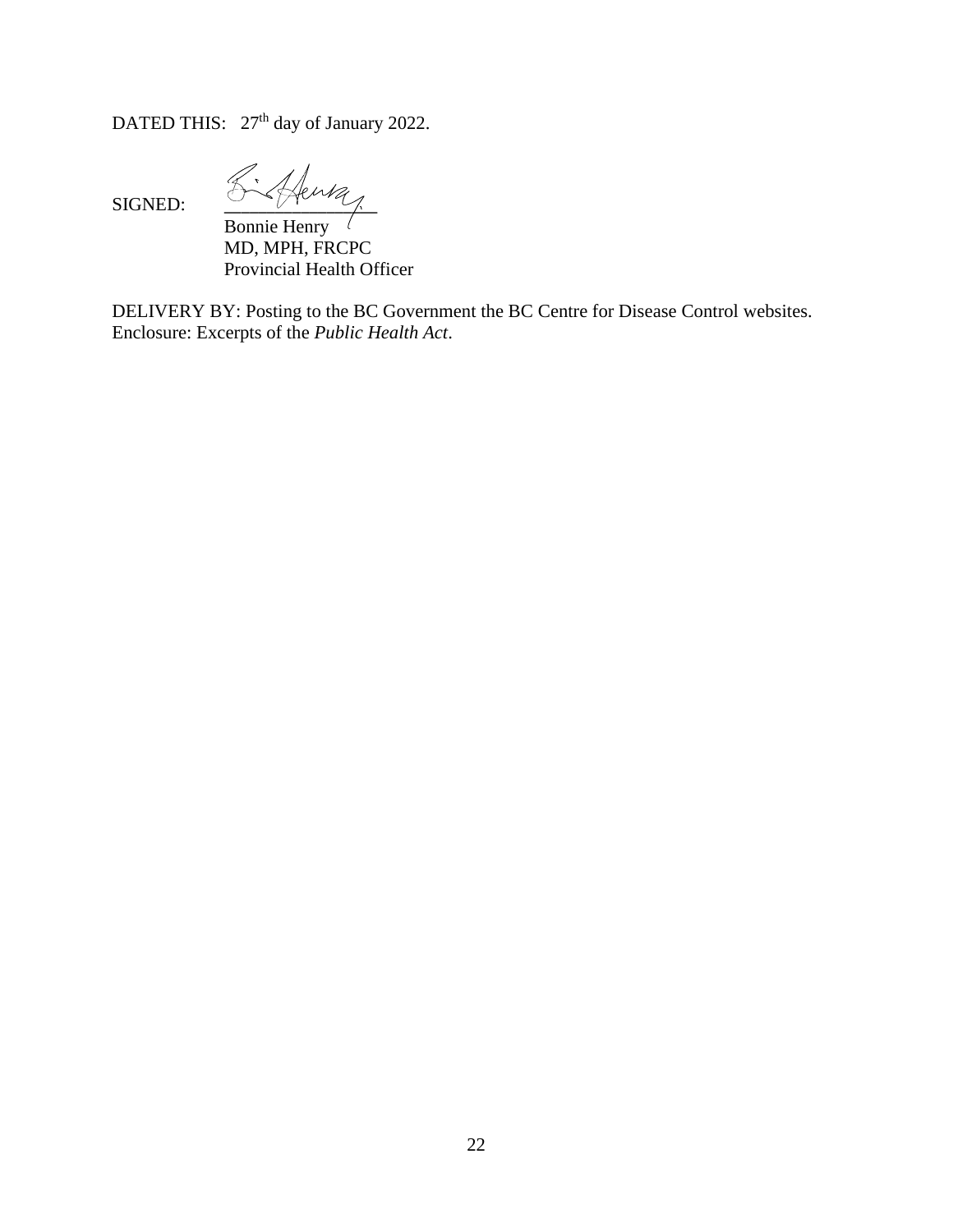# **ENCLOSURE**

# **Excerpts of the** *Public Health Act* **[SBC 2008] c. 28**

#### **Definitions**

**1** In this Act:

## *"***health hazard***"* means

(a) a condition, a thing or an activity that

(i) endangers, or is likely to endanger, public health, or

(ii) interferes, or is likely to interfere, with the suppression of infectious agents or hazardous agents, or

(b) a prescribed condition, thing or activity, including a prescribed condition, thing or activity that

(i) is associated with injury or illness, or

(ii) fails to meet a prescribed standard in relation to health, injury or illness;

### **When orders respecting health hazards and contraventions may be made**

**30** (1) A health officer may issue an order under this Division only if the health officer reasonably believes that

(a) a health hazard exists,

(b) a condition, a thing or an activity presents a significant risk of causing a health hazard,

(c) a person has contravened a provision of the Act or a regulation made under it, or

(d) a person has contravened a term or condition of a licence or permit held by the person under this Act.

(2) For greater certainty, subsection (1) (a) to (c) applies even if the person subject to the order is complying with all terms and conditions of a licence, a permit, an approval or another authorization issued under this or any other enactment.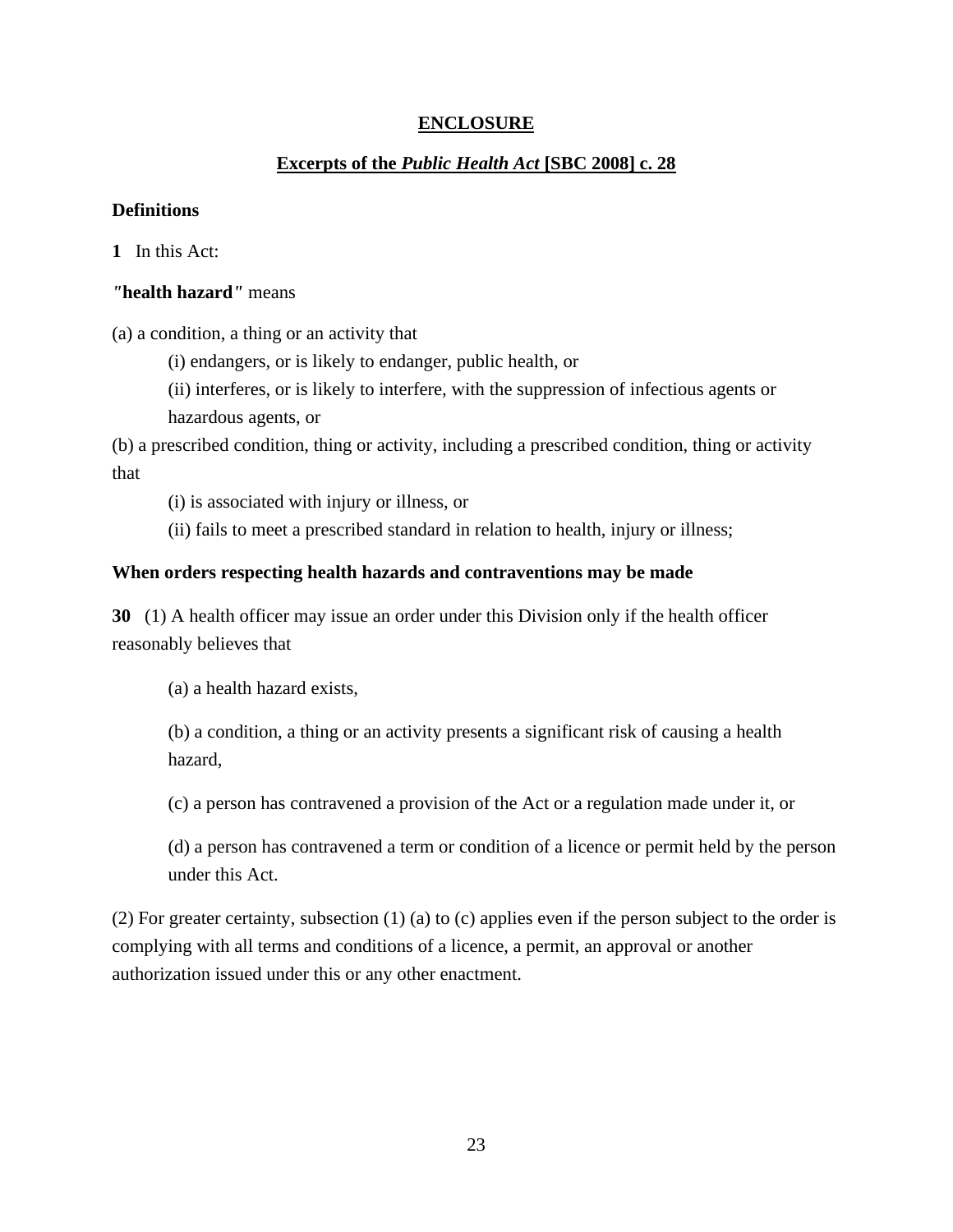#### **General powers respecting health hazards and contraventions**

**31** (1) If the circumstances described in section 30 *[when orders respecting health hazards and contraventions may be made]* apply, a health officer may order a person to do anything that the health officer reasonably believes is necessary for any of the following purposes:

(a) to determine whether a health hazard exists;

(b) to prevent or stop a health hazard, or mitigate the harm or prevent further harm from a health hazard;

(c) to bring the person into compliance with the Act or a regulation made under it;

(d) to bring the person into compliance with a term or condition of a licence or permit held by that person under this Act.

(2) A health officer may issue an order under subsection (1) to any of the following persons:

(a) a person whose action or omission

(i) is causing or has caused a health hazard, or

(ii) is not in compliance with the Act or a regulation made under it, or a term or condition of the person's licence or permit;

(b) a person who has custody or control of a thing, or control of a condition, that

(i) is a health hazard or is causing or has caused a health hazard, or

(ii) is not in compliance with the Act or a regulation made under it, or a term or condition of the person's licence or permit;

(c) the owner or occupier of a place where

(i) a health hazard is located, or

(ii) an activity is occurring that is not in compliance with the Act or a regulation made under it, or a term or condition of the licence or permit of the person doing the activity.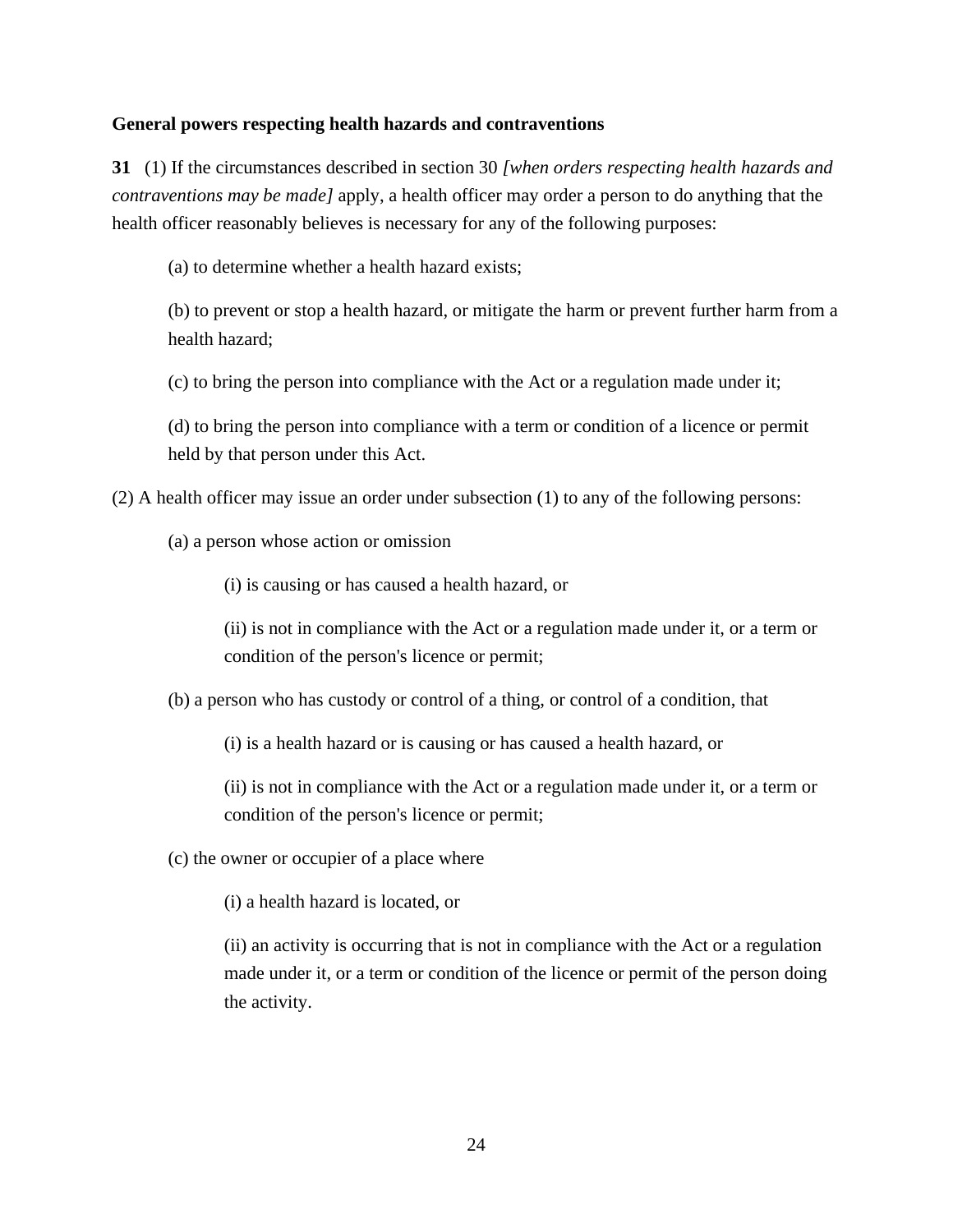#### **Specific powers respecting health hazards and contraventions**

**32** (1) An order may be made under this section only

(a) if the circumstances described in section 30 *[when orders respecting health hazards and contraventions may be made]* apply, and

(b) for the purposes set out in section 31 (1) *[general powers respecting health hazards and contraventions]*.

(2) Without limiting section 31, a health officer may order a person to do one or more of the following:

(a) have a thing examined, disinfected, decontaminated, altered or destroyed, including

(i) by a specified person, or under the supervision or instructions of a specified person,

(ii) moving the thing to a specified place, and

(iii) taking samples of the thing, or permitting samples of the thing to be taken;

(b) in respect of a place,

(i) leave the place,

(ii) not enter the place,

(iii) do specific work, including removing or altering things found in the place, and altering or locking the place to restrict or prevent entry to the place,

(iv) neither deal with a thing in or on the place nor dispose of a thing from the place, or deal with or dispose of the thing only in accordance with a specified procedure, and

(v) if the person has control of the place, assist in evacuating the place or examining persons found in the place, or taking preventive measures in respect of the place or persons found in the place;

(c) stop operating, or not operate, a thing;

(d) keep a thing in a specified place or in accordance with a specified procedure;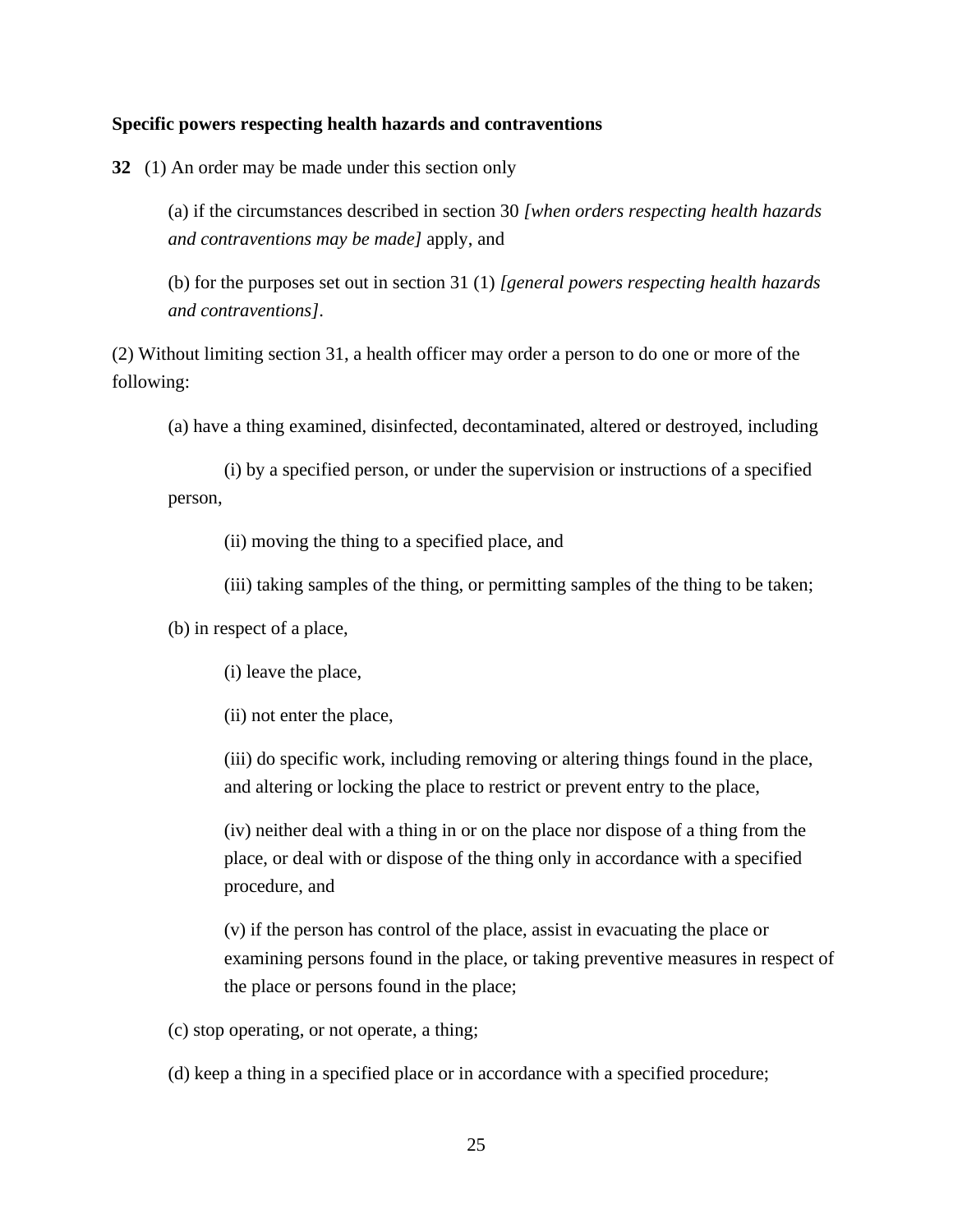(e) prevent persons from accessing a thing;

(f) not dispose of, alter or destroy a thing, or dispose of, alter or destroy a thing only in accordance with a specified procedure;

(g) provide to the health officer or a specified person information, records, samples or other matters relevant to a thing's possible infection with an infectious agent or contamination with a hazardous agent, including information respecting persons who may have been exposed to an infectious agent or hazardous agent by the thing;

(h) wear a type of clothing or personal protective equipment, or change, remove or alter clothing or personal protective equipment, to protect the health and safety of persons;

(i) use a type of equipment or implement a process, or remove equipment or alter equipment or processes, to protect the health and safety of persons;

(j) provide evidence of complying with the order, including

(i) getting a certificate of compliance from a medical practitioner, nurse practitioner or specified person, and

(ii) providing to a health officer any relevant record;

(k) take a prescribed action.

(3) If a health officer orders a thing to be destroyed, the health officer must give the person having custody or control of the thing reasonable time to request reconsideration and review of the order under sections 43 and 44 unless

(a) the person consents in writing to the destruction of the thing, or

(b) Part 5 *[Emergency Powers]* applies.

#### **Contents of orders**

**39** (3) An order may be made in respect of a class of persons.

#### **Duty to comply with orders**

**42** (1) A person named or described in an order made under this Part must comply with the order.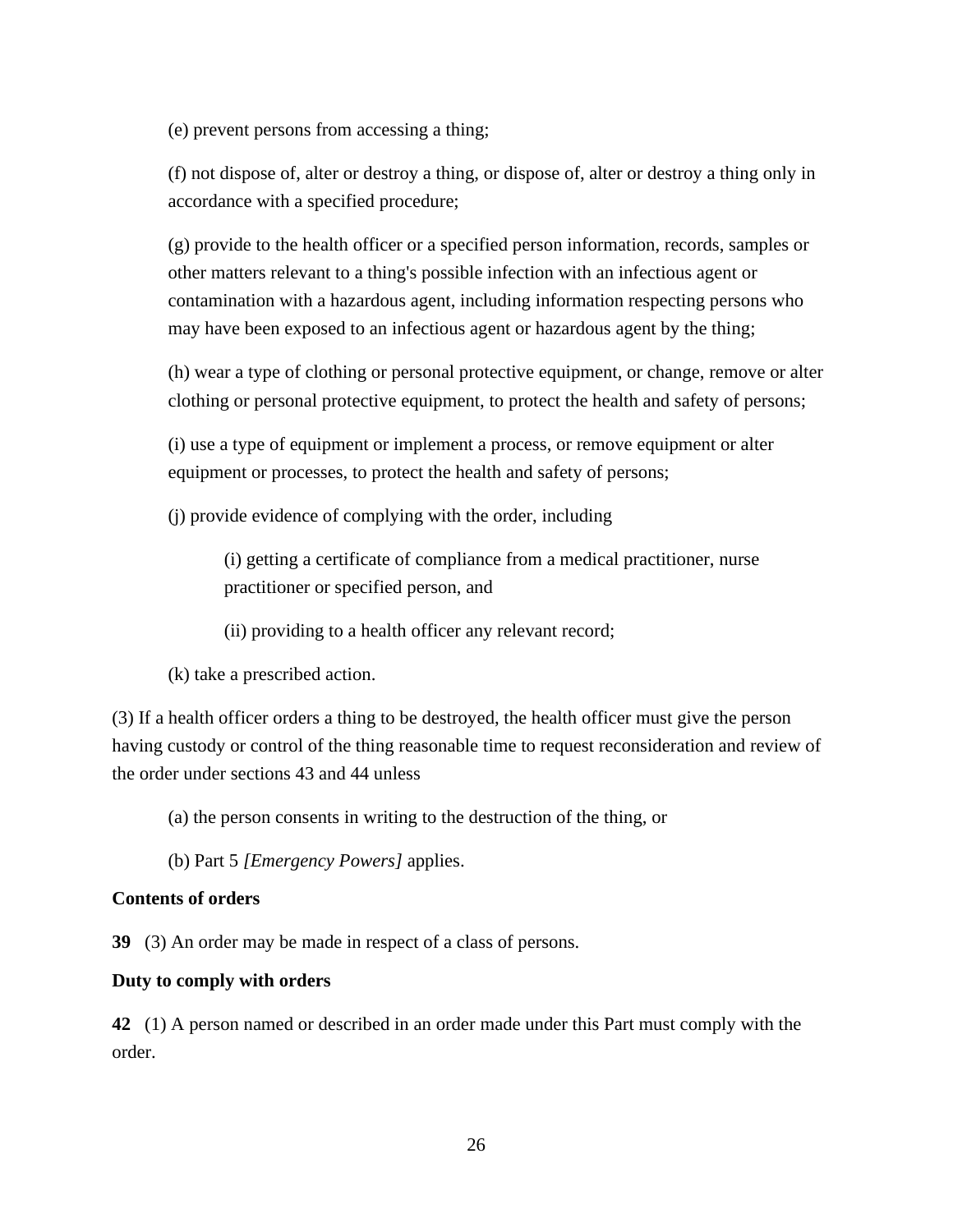(2) Subsection (1) applies regardless of whether the person leaves the geographic area for which the health officer who made the order is designated.

#### **Reconsideration of orders**

**43** (1) A person affected by an order, or the variance of an order, may request the health officer who issued the order or made the variance to reconsider the order or variance if the person

(a) has additional relevant information that was not reasonably available to the health officer when the order was issued or varied,

(b) has a proposal that was not presented to the health officer when the order was issued or varied but, if implemented, would

(i) meet the objective of the order, and

(ii) be suitable as the basis of a written agreement under section 38 *[may make written agreements]*, or

(c) requires more time to comply with the order.

(2) A request for reconsideration must be made in the form required by the health officer.

(3) After considering a request for reconsideration, a health officer may do one or more of the following:

(a) reject the request on the basis that the information submitted in support of the request

(i) is not relevant, or

(ii) was reasonably available at the time the order was issued;

(b) delay the date the order is to take effect or suspend the order, if satisfied that doing so would not be detrimental to public health;

(c) confirm, rescind or vary the order.

(4) A health officer must provide written reasons for a decision to reject the request under subsection  $(3)$  (a) or to confirm or vary the order under subsection  $(3)$  (c).

(5) Following a decision made under subsection (3) (a) or (c), no further request for reconsideration may be made.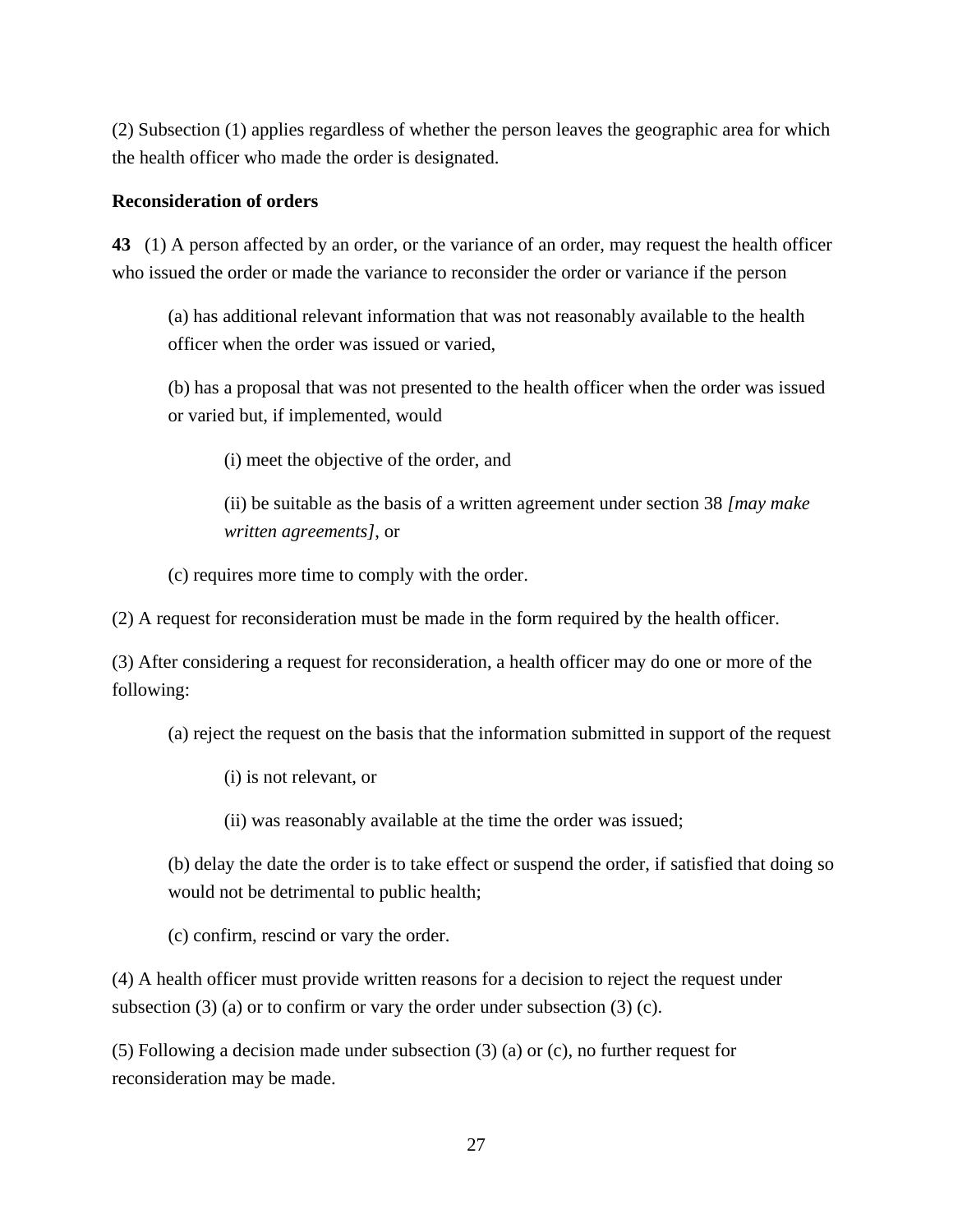(6) An order is not suspended during the period of reconsideration unless the health officer agrees, in writing, to suspend it.

(7) For the purposes of this section,

(a)if an order is made that affects a class of persons, a request for reconsideration may be made by one person on behalf of the class, and

(b)if multiple orders are made that affect a class of persons, or address related matters or issues, a health officer may reconsider the orders separately or together.

(8) If a health officer is unable or unavailable to reconsider an order he or she made, a similarly designated health officer may act under this section in respect of the order as if the similarly designated health officer were reconsidering an order that he or she made.

## **General emergency powers**

**54** (1) A health officer may, in an emergency, do one or more of the following:

(i) not reconsider an order under section 43 *[reconsideration of orders]*, not review an order under section 44 *[review of orders]* or not reassess an order under section 45 *[mandatory reassessment of orders]*;

## **Emergency preventive measures**

**56** (1) The provincial health officer or a medical health officer may, in an emergency, order a person to take preventive measures within the meaning of section 16 *[preventive measures]*, including ordering a person to take preventive measures that the person could otherwise avoid by making an objection under that section.

(2) If the provincial health officer or a medical health officer makes an order under this section, a person to whom the order applies must comply with the order unless the person delivers to a person specified by the provincial health officer or medical health officer, in person or by registered mail,

(a) a written notice from a medical practitioner stating that the health of the person who must comply would be seriously jeopardized if the person did comply, and

(b) a copy of each portion of that person's health record relevant to the statement in paragraph (a), signed and dated by the medical practitioner.